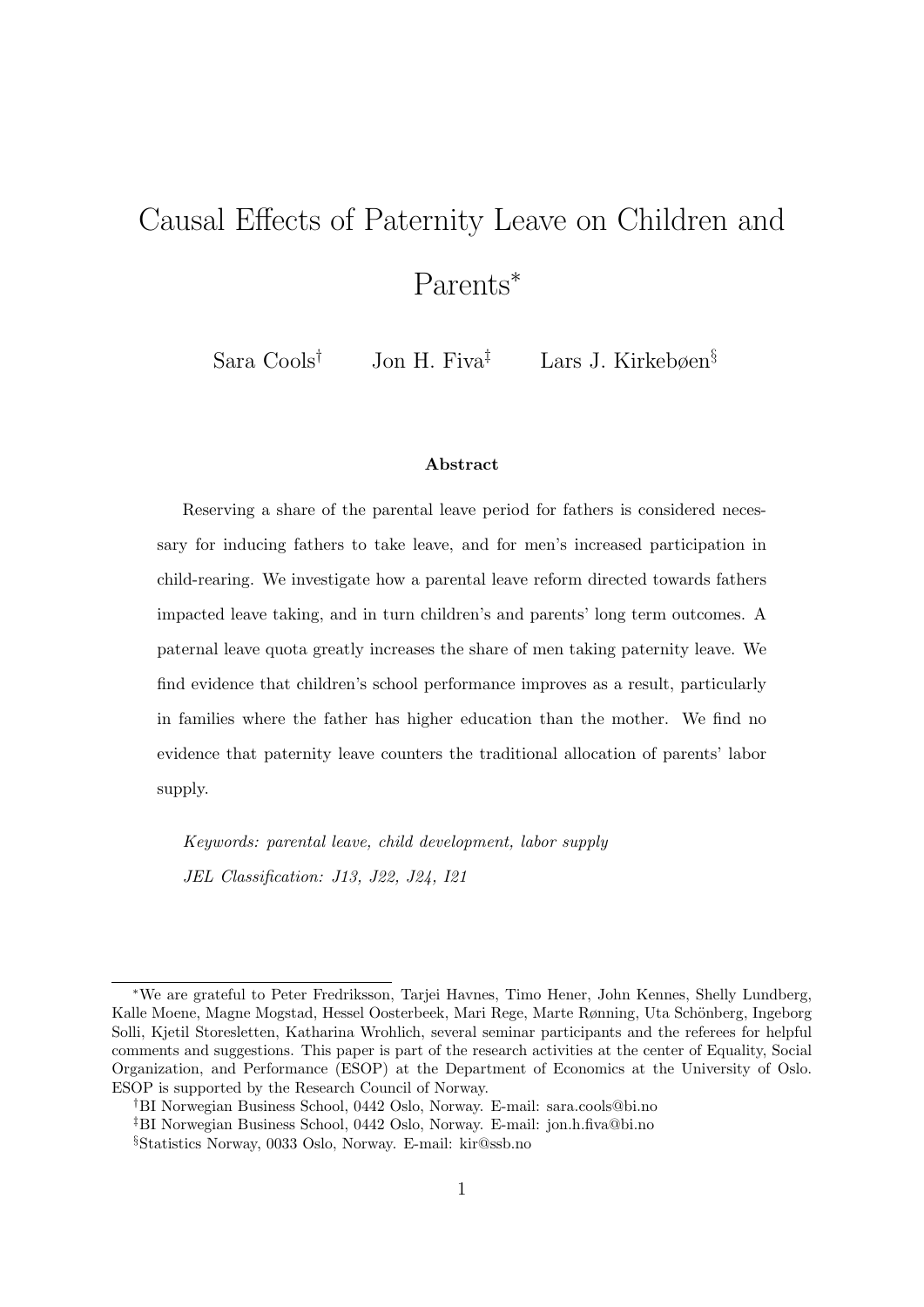# I Introduction

Paternity leave is often discussed as a policy measure to encourage greater gender equality, both in the family and the labor market. Politicians and policymakers in Northern Europe are strong believers that paternity leave strengthens women's position in the labor market, reduces the gender wage gap and promotes bonding between children and fathers.<sup>1</sup>

Wishing to alter traditional patterns of household specialization, politicians provide incentives to increase men's involvement in the home. Even a few weeks of paternity leave, the argument goes, may result in substantial changes in the longer run.<sup>2</sup> Thus Finland, Iceland, Norway and Sweden have all reserved a share of the parental leave for fathers. Similar proposals are also popular–though highly debated–in other European countries.<sup>3</sup>

In this paper we investigate how paternity leave impacts a broad range of outcomes using Norwegian register data. To handle the selection problem and learn about the causal effects of paternity leave on children and parents we use two parental leave reforms, implemented in 1992 and 1993. A main feature of the 1993 reform was the introduction of a four-week paternal quota. This reform caused a drastic change in fathers' leave-taking behavior. To isolate the effect of the paternal leave we contrast the 1993 reform with the 1992 reform, which did not contain a paternal quota, but which otherwise was similar.

Fathers that took parental leave after the implementation of the 1993 reform typically spent four weeks at home with the child. In itself, this may seem like too short a period to have much impact as the child grows older. Yet, spending four weeks as the main caregiver of an infant–and preparing for this period from the child is born–may set off

<sup>1</sup>These views are articulated in a series of white papers, cp. 'Likestilling for Likelønn' (Stortingsmelding nr. 6 (2010-2011)) in Norway and 'Reformerad Föräldraförsäkring - Kärlek, Omvårdnad, Trygghet' (SOU 2005:73) in Sweden.

<sup>&</sup>lt;sup>2</sup>"To strengthen the father's role in his child's life, it is important for him to participate in childcare during the child's first year. A portion of the parental leave period should therefore be reserved for the father". (The Norwegian Government's Long term program for 1990-1993 (Stortingsmelding nr. 4), our translation.)

<sup>3</sup>Germany, for example, introduced in 2007 a two months paternity quota intended to provide incentives for parents to share home and market work equally ('Entwurf eines Gesetz zur Einführung des Elterngeldes' (Deutscher Bundestag Drucksache 16/1989, 20.06.2006).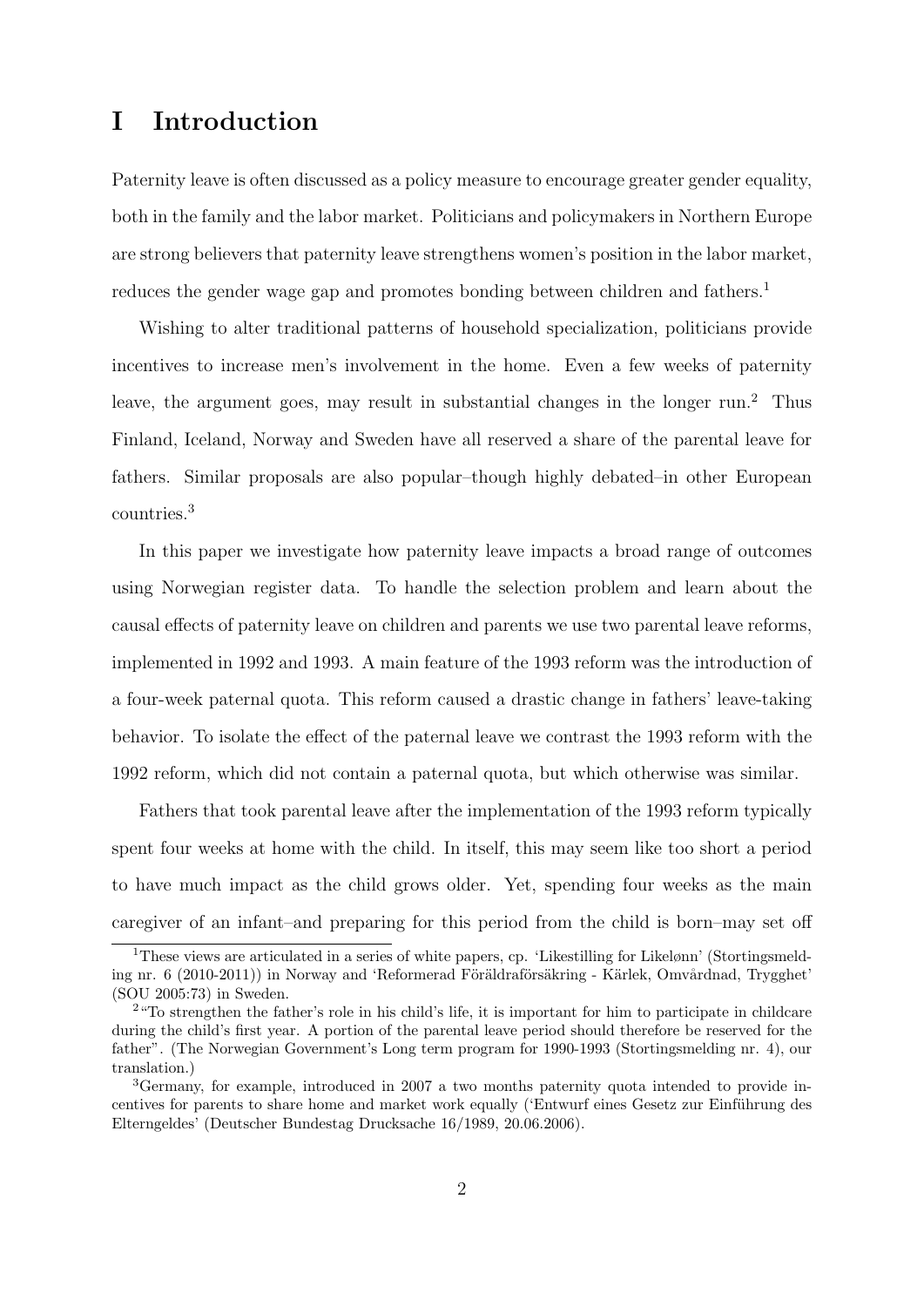a different dynamic both between parents as care-givers and between the father and his child. First, in the framework of Becker (1985), small changes in initial conditions may result in substantial changes in the household's time allocation in the long run. Second, as an early childhood intervention, self-productivity and strategic complementarities could multiply the investment made by the father in his child during these weeks (Cunha and Heckman, 2007). Third, the paternal quota, typically taken when the child was about ten months old, coincides with a critical stage in the child's attachment to primary caregivers (Bowlby, 1969). In sum, both economic and psychological theory give us reason to expect that these four weeks may cause a lasting change in the balance between maternal and paternal care.

Using a difference in difference approach, we find that children's school performance improves due to paternity leave. This effect seems to be concentrated in families in which the father has at least as high education as the mother, although the estimates are imprecise. This points to the crucial importance of the counterfactual situation: As paternal care becomes more important relative to maternal care, the effect will depend on the quality of both the paternal care and the maternal care it displaces.

To learn about the mediating factors behind this finding, we estimate how the reform impacts several parental outcomes. We find no statistically significant effect on fathers' earnings and working hours. We do, however, find some evidence of negative effects on women's labor market outcomes of their spouse taking paternity leave. The latter result must be interpreted with some caution, as the paternity quota reform also increased maternal leave taking in some families. However, our main analysis and robustness checks give no support to policy makers' contention that the paternal quota reform would counter the working hours and earnings differential between men and women. Finally, we find no evidence that paternity leave affects fertility and marital stability.

While several papers have investigated how parental leave policies impact parents outcomes (e.g., Lalive and Zweimüller  $(2009)$ ), the literature on the effect of parental leave policies on children's outcomes is still in its infancy (cf. Björklund and Salvanes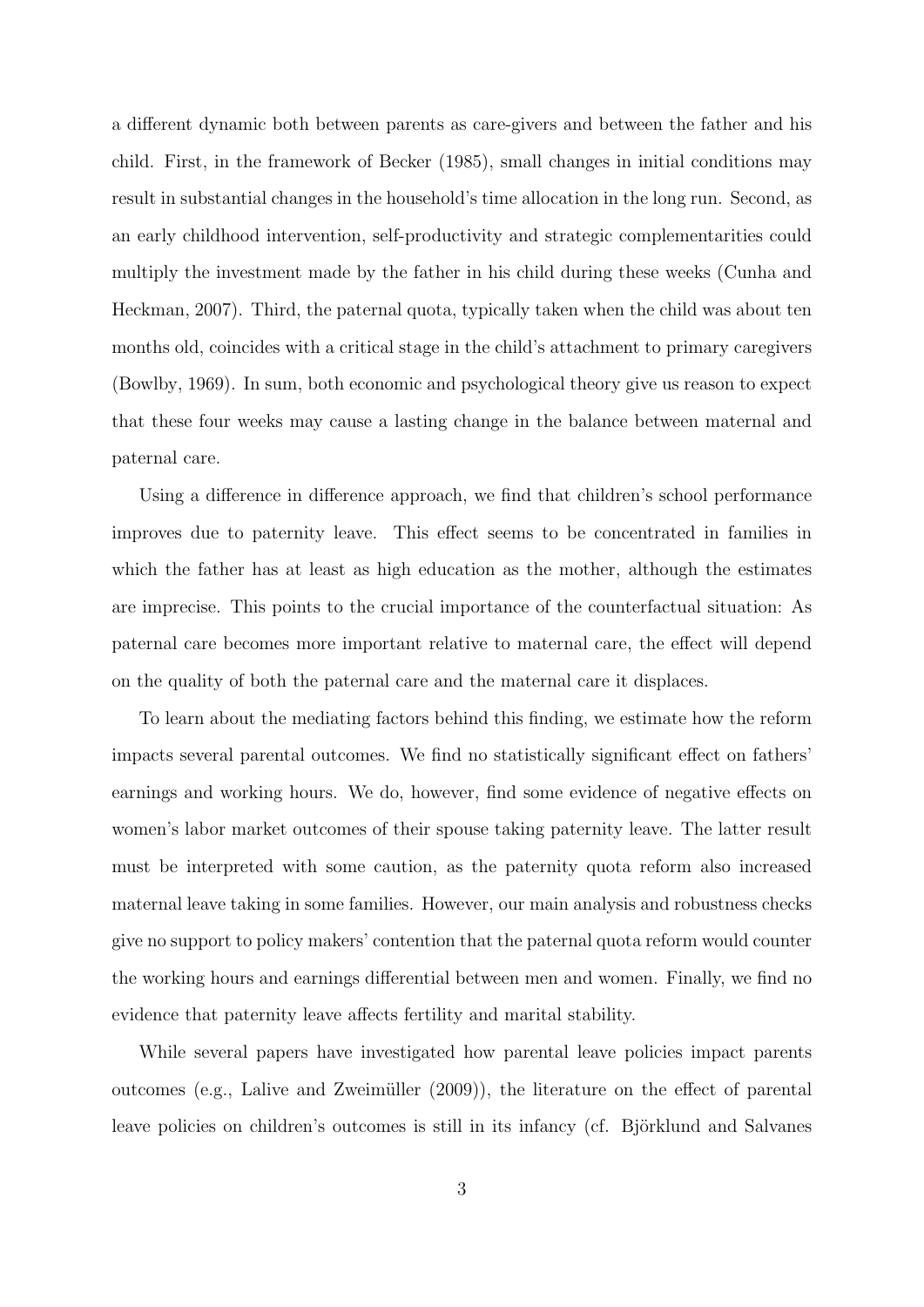(2011)). Using expansions in Canadian maternity leave entitlements, Baker and Milligan (2010, 2011) find little evidence that the reforms affected short term child development. Dustmann and Schönberg  $(2012)$  evaluate the impact of a series of policy changes in Germany and find no support that expansions in leave coverage improved children's long term outcomes. Rasmussen (2010) reaches a similar conclusion based on the evaluation of a Danish reform. Using Swedish data, Liu and Skans (2010) find positive effects of parental leave, but only for children of mothers with higher education. In contrast, Carneiro et al. (2011), using a Norwegian reform, find positive effects on children's educational attainment, primarily of children to mothers with low education. Our paper adds to this literature by evaluating how parental leave reserved for the father impacts children.

A handful of studies have already used careful empirical designs to identify the causal effects of paternity leave. These studies use Scandinavian paternal quota reforms and focus primarily on parental outcomes.<sup>4</sup> Using a paternal quota reform in Sweden, Ekberg et al. (2013) find no evidence that paternity leave affects the extent to which fathers care for children when they are sick. Kotsadam and Finseraas (2011, 2013), using Norwegian survey data, find long-lasting effects of paternity leave on the division of household work within the family. Rege and Solli (2013) find a negative impact of paternity leave on fathers' earnings in Norway using a differences-in-differences strategy on a sample of fathers with children in different age groups before and after the reform.

The rest of the paper is organized as follows: Section II discusses the institutional setting. Section III presents our empirical strategy and our data. In Section IV we present the results. Section V concludes.

<sup>4</sup>Dahl et al. (2012) is an exception. Their focus is on peer effects of program participation. Using the 1993 Norwegian paternity leave reform they document substantial peer effects in both workplace and family networks.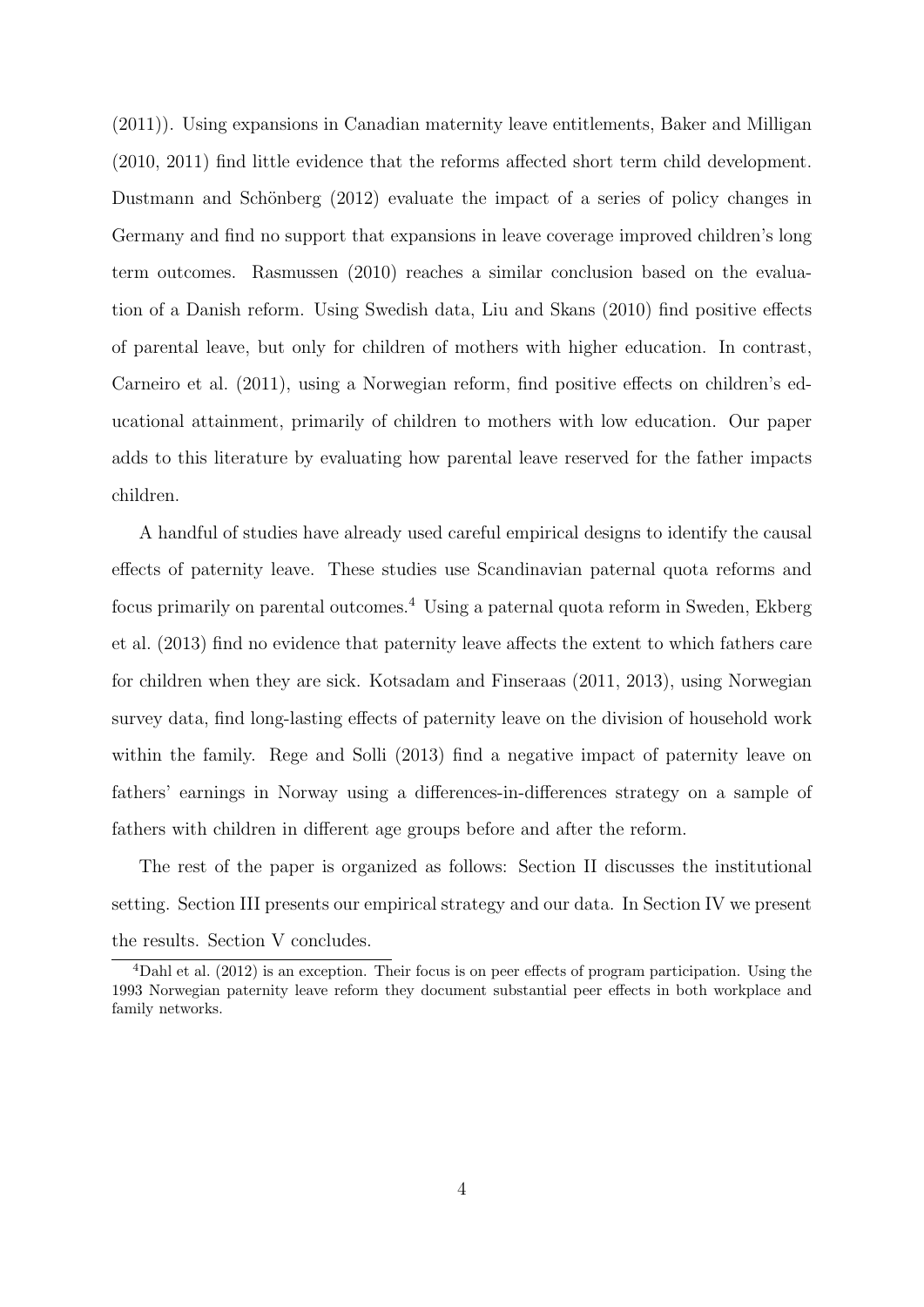# II Parental leave in Norway

In Norway, wage-compensated parental leave has been extended repeatedly since the 1970s, from the 18 weeks of leave with full wage compensation first granted in 1977 to 49 weeks in 2013.<sup>5</sup> Out of the total number of weeks, there has always been a share that the parents are free to share between them.

The parental leave scheme offers 100% wage compensation for both men and women (or they can choose 80% compensation and a longer leave period), but exceptions exist that are particularly relevant to men's right to full compensation. First, only parents who have worked 50% or more during at least six of the last ten months before the child's birth are eligible for wage-compensated leave, and if the mother of a child does not fulfill this requirement, the right is also lost for the child's father.<sup>6</sup> If the mother fulfills the requirement but works part time (between 50 and 100%), the father's compensation rate is reduced accordingly.

Second, income compensation is capped at six times the basic amount (G) of the Norwegian social security system.<sup>7</sup> And third, until 2008, the compensation rate for the self-employed was at 65% of their income.

#### The 1992 and 1993 parental leave reforms

Our research design, which we will present in more detail in the next section, uses the 1992 and 1993 parental leave reforms. Both reforms were presented in October the year before, as part of the National budget, passed in parliament in December and were the implemented for births on April 1 and onwards. Furthermore, both reforms added three weeks of leave that parents can share freely.

The fact that men tended to take very little leave triggered the labor party government

<sup>5</sup>See Appendix Table A1 for a full description.

<sup>&</sup>lt;sup>6</sup>Sick leave from employment, unemployment with right to benefits, and paid parental leave all count as work.

<sup>7</sup> G ("Folketrygdens grunnbeløp") is adjusted yearly (or more often) in accordance with changes in the general income level. From January 1 2010, G is NOK 72 881 (apprioximately USD 12 500).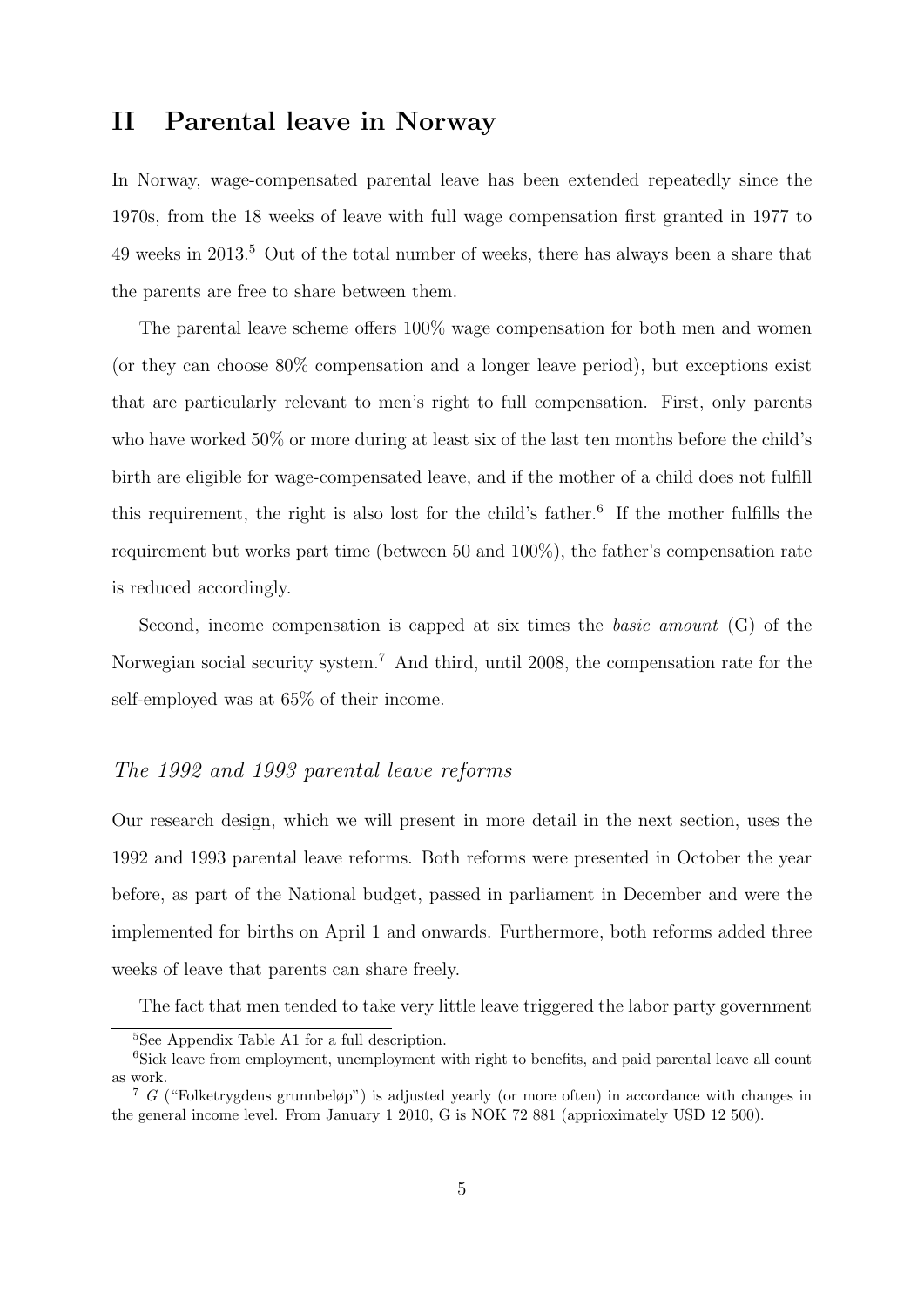Figure 1: Share of fathers taking leave, 1992-2006.



Note: The graph show the share of fathers taking parental leave by the child's month of birth. Calculated from administrative leave data including all fathers.

to introduce a four-week paternal quota in the 1993 reform (thus, the reform increased the total amount of leave by seven weeks). Barring "special circumstances", families would lose these four weeks unless taken by the father. For the father to be eligible for the paternal quota the mother had to resume work.<sup>8</sup>

Figure 1 shows the fraction of fathers taking paternity leave, by the birth month of their child. There is a marked increase in the share of leave taking due to the reform, from 2.6% of fathers of children born in March 1993, to 24.6% of fathers of children born in April 1993. The share has continued to rise, and reached 60% in 2006. After the 1993 reform, every subsequent extension of parental leave in Norway has been accompanied with extension of the paternal quota. For families with children born after July 1, 2013 the paternal quota is 14 weeks.<sup>9</sup>

<sup>&</sup>lt;sup>8</sup>This requirement was relaxed in July 1994 (Brandth and Øverli, 1998)

<sup>&</sup>lt;sup>9</sup>There was also a further change in the 1993 reform, which we believe has less significance. Before the reform, mothers were obliged to start their leave period at the latest two weeks before their due date. After the reform this was increased to three weeks.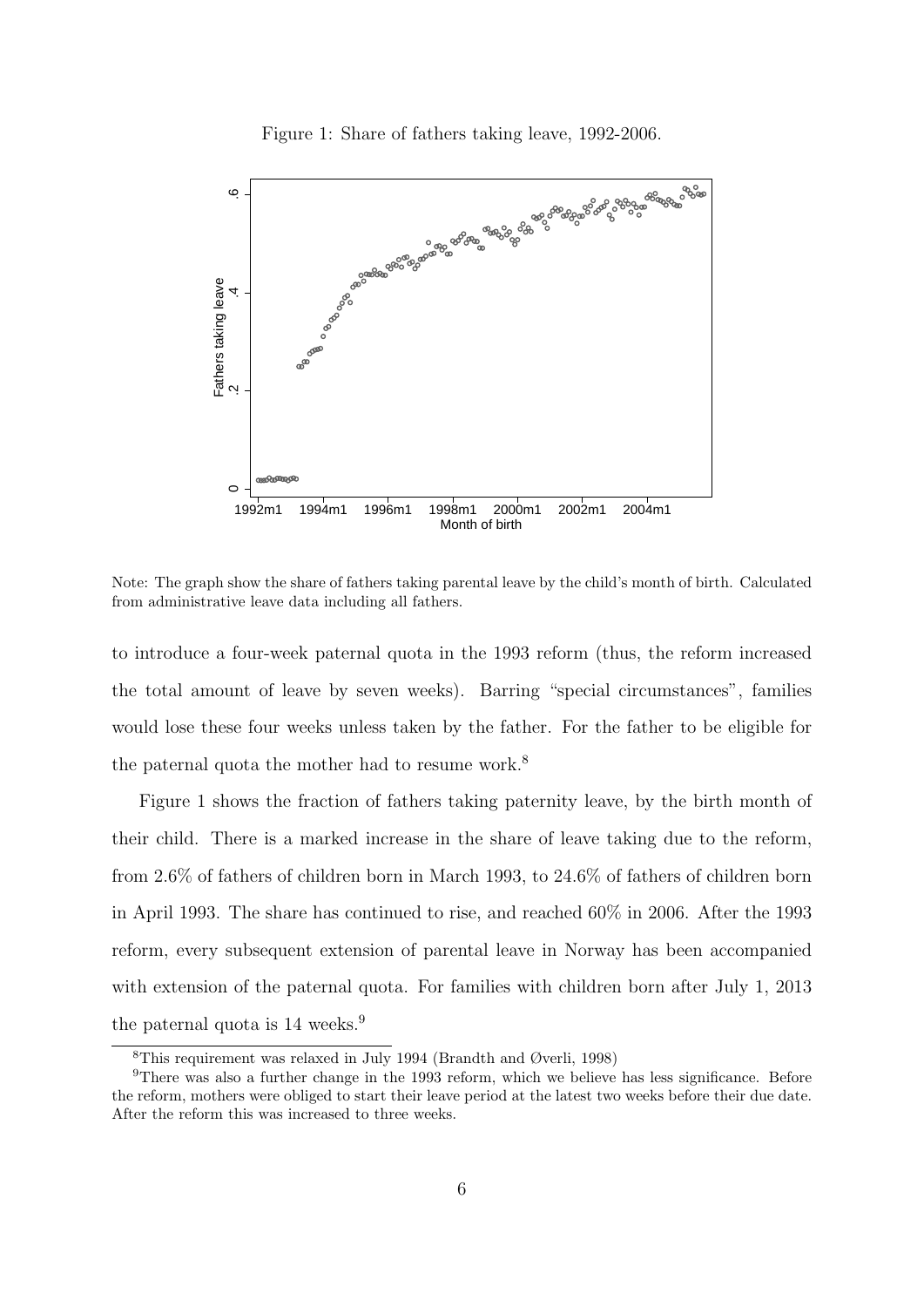# III Research design

Estimating the causal effects of paternity leave on parental, family and child outcomes is complicated by a selection problem. In families in which fathers take parental leave, both parents tend to be older, more educated and have higher income than in families in which fathers do not take parental leave. These families are likely to differ also with respect to unobservable characteristics. We handle this selection problem by contrasting the 1993 and 1992 parental leave reforms.

These reforms provide quasi-experimental variation in the uptake of parental leave. Parents of children born just before and just after the introduction of a reform are likely to be similar ex ante, but may–because of the reform–take different amounts of leave. In the following we will detail how we use this to estimate reform effects, in addition to what challenges there may be for identification and how we address these challenges.

#### Empirical specification

We estimate reform effects by comparing outcomes in families with children born in the three months before and after April 1 in 1992 and 1993, respectively. In addition to a reform effect, there may be seasonal differences between families.<sup>10</sup> We address this by comparing the pre-/post-reform difference with the corresponding difference from 1991, when there was no reform on April 1, estimating the following difference-in-differences model by OLS:

$$
Y_i = \alpha Reform_i + \beta X_i + \delta_W Week_i + \delta_Y Year_i + \epsilon_i,
$$
\n(1)

Here, Y denotes an outcome pertaining to child/household/parent i. X is a vector

<sup>10</sup>Our main outcome will be children's school performance, which generally differ by birth season, see Strøm (2004) for Norwegian evidence. The age difference may also matter for the parents' outcomes, which generally are measured annually. Because mothers of children born before the reform, all else equal, will have a higher probability of a full year's income even several years later, than mothers of children born after the reform, one might spuriously attribute to the reform what is in reality a mere child age effect.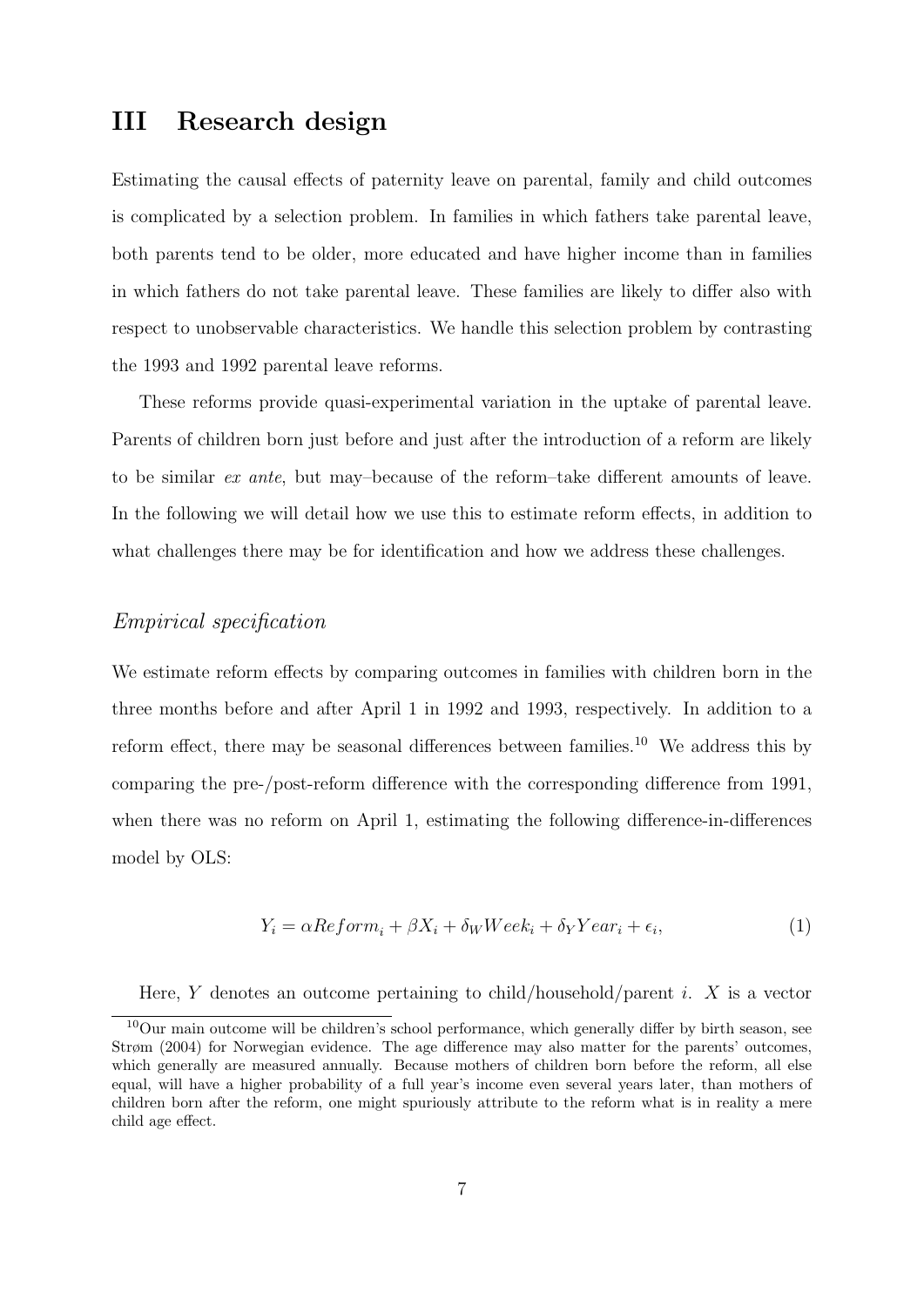of pre-birth controls. W eek is a vector of dummies indicating during which week of the year the child was born. Year is a dummy indicating whether the child was born in the reform or baseline year.  $\epsilon$  is the error term.  $\alpha$  is the parameter of interest. This will be an intention to treat (ITT) estimate, i.e., the estimated effect of being exposed to the reform, irrespective of whether the father takes leave.<sup>11</sup>

Including week fixed effects allows us to eliminate persistent differences by season of birth, while the Year variable captures differences due to birth year. Thus, the  $Reform$ variable captures excess change at the introduction of the reform, relative to the baseline year. This is a valid estimation strategy as long as the there are no systematic differences between the families of children born before and after the reform date–other than reform exposure–that also matter for the outcomes that we study. In the next sections, after presenting the data used in the estimation, we discuss several potential challenges for identification of the effect of paternity leave.

We proceed to estimate the effect of the 1993 reform (relative to the baseline difference in 1991) and the effect of the 1992 reform (also relative to 1991). This allows us to contrast the effects of the two reforms, in order to learn about what elements may have been effective. We also contrast the reforms more formally by estimating the effect of the 1993 reform relative to the 1992 reform. To the extent that the effect of these reforms differ only due to the paternal quota, the latter estimates the effect of the 1993 paternal quota, purged of the effect of the three-week extension in general leave.<sup>12</sup>

As emphasized in the introduction, we do not expect paternity leave to affect child outcomes so much directly as by causing a long-term change in parental behavior. For example, fathers may be more likely to help with homework as the child grows older if they have been actively participating in childcare during the child's first year. This may in turn affect children's school performance. For many activities, such as homework, the increased participation of the father may mean a corresponding decrease in participation

 $11A$  similar empirical set-up has been used by, for instance, Lalive and Zweimüller (2009) and Dustmann and Schönberg (2012) to estimate how parental leave reforms directed towards mothers affect parent and child outcomes.

<sup>12</sup>This argument assumes linearity in the effect of maternal leave.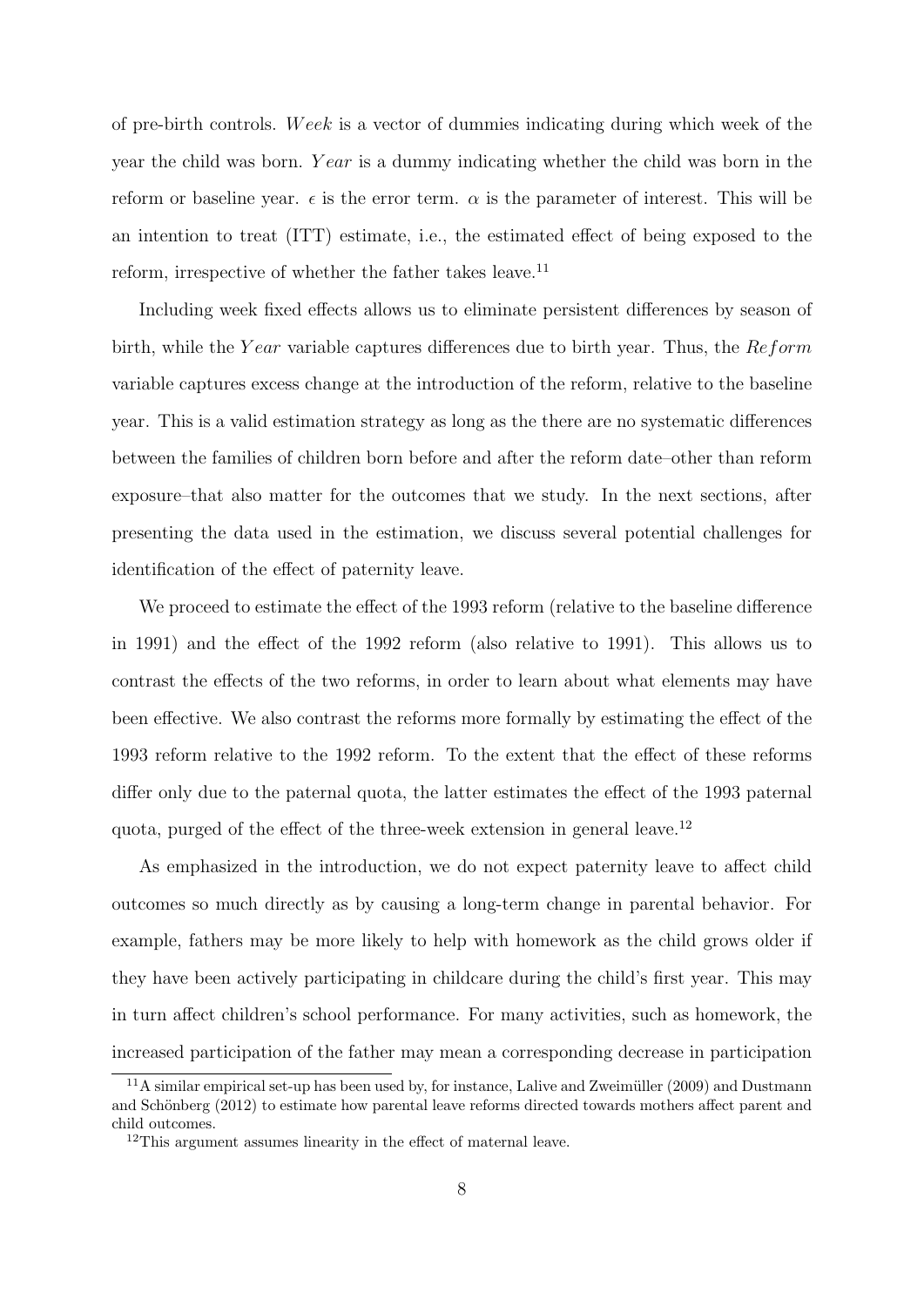on behalf of the mother. If paternity leave sets off a dynamic in which the father is more involved with his child at the expense of the mother, as in the example, then the effect of paternity leave on child outcomes will depend on parents' relative "skill levels". More specifically, we may expect to find a positive effect on cognitive skills when care from a highly educated father displaces that of a less educated mother.<sup>13</sup> For child outcomes we therefore report heterogeneous effects of paternity leave according to whether the father has higher education than the mother, the parents have equal levels of education, or the mother has higher education than the father.

#### Data

Data on parental leave is available from 1992 onwards. Thus, while we are unable to investigate leave taking in the baseline year 1991, we can observe changes around the 1992 and 1993 reforms. Our key variable is the number of weeks of wage-compensated leave for each parent.

To measure children's cognitive skills we rely on their final exam scores from lower secondary school.<sup>14</sup> The exam subject is chosen randomly from the core subjects Norwegian, English and mathematics. For ease of interpretation grades are demeaned and measured as standard deviations by year.<sup>15</sup>

Our labor market outcomes are each parent's annual income (in constant 1998 NOK, truncated above the 99th percentile) and employment status. Employment is measured by two dummy variables, for whether the individual is registered with at least 20 hours (which we classify as part-time) and at least 30 hours (which we classify as full-time) of employment per week. To facilitate interpretation and increase the precision of our estimates we average labor market outcomes over the years when the child is 2 to 5 years

<sup>&</sup>lt;sup>13</sup>If relative education is indeed what matters, we may also expect to find some sign of a more positive effect for highly-educated fathers, irrespective of the mother's education. However, this approach is likely to severely understate the potential effect of parental leave, because of the high correlation in parents' education.

<sup>&</sup>lt;sup>14</sup>There is no grade retention in Norway, such that a vast majority of children complete lower secondary school the year they turn 16. The 1993 cohort completed lower secondary in June, 2009.

<sup>&</sup>lt;sup>15</sup>This is done with data for all students, not only those in our sample.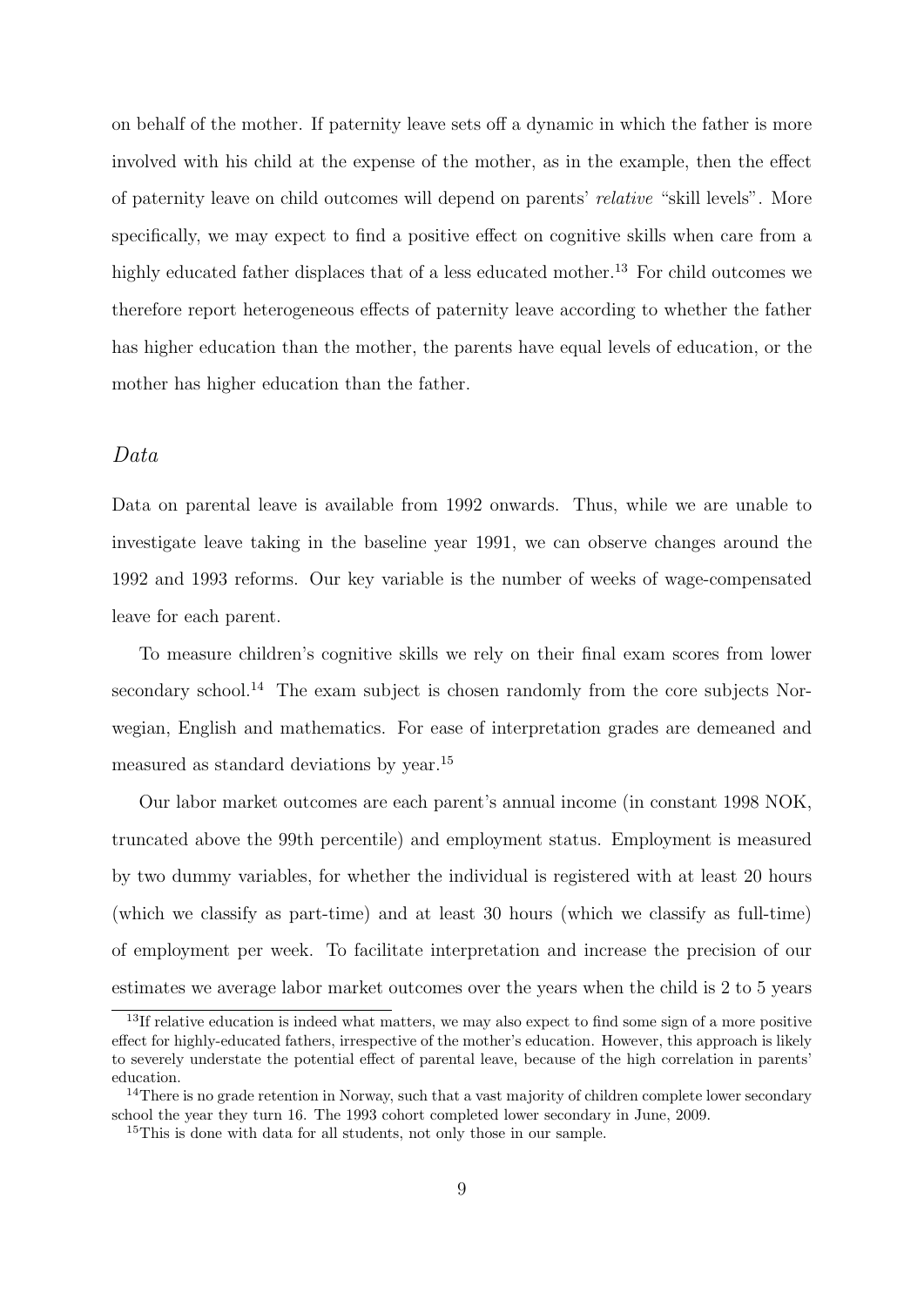old.<sup>16</sup> We do not use data from when the child is one year old, since most parents will be taking part of their leave at this age.

We also investigate the impact of paternity leave on the following family outcomes: Parents' total number of children 14 years after the reform, the distance in years to the next child (conditional on the parents having another child together), and parents' probability of being married to each other when the child is 14.

We include control variables for parents' age at birth of their child, their level of education and annual income the year before the child's birth, and the child's birth order.

All the data used for our main analysis come from Statistics Norway's administrative registers. For a more thorough description of the data, including descriptive statistics for the leave, outcome and control variables, we refer the reader to Online Appendix B. Online Appendix B also presents balancing tests, where we test jointly for differences in sample composition around the introduction of the 1992 and 1993 reforms, relative to the 1991 difference. We do not find evidence of differential change in sample composition, suggesting that comparing families having children before and after the reforms is a valid identification strategy.

#### Eligibility and sample criteria

As mentioned in Section II, eligibility for paid parental leave is contingent on having worked 50% or more during at least six of the last ten months before the child's birth. Fathers' right to paid leave furthermore depends on the child's mother having worked the required amount.

To get precise estimates, we would like to analyze a sample consisting of families that were actually affected by the reform. As we do not perfectly observe eligibility status, we use parents' income history to determine our sample. We face a trade-off between using

<sup>16</sup>Such aggregation is also useful since it improves statistical power to detect effects that go in the same direction within a domain, without increasing the probability of a Type I error (Kling et al. (2007), Deming (2009), Almond and Currie (2010)).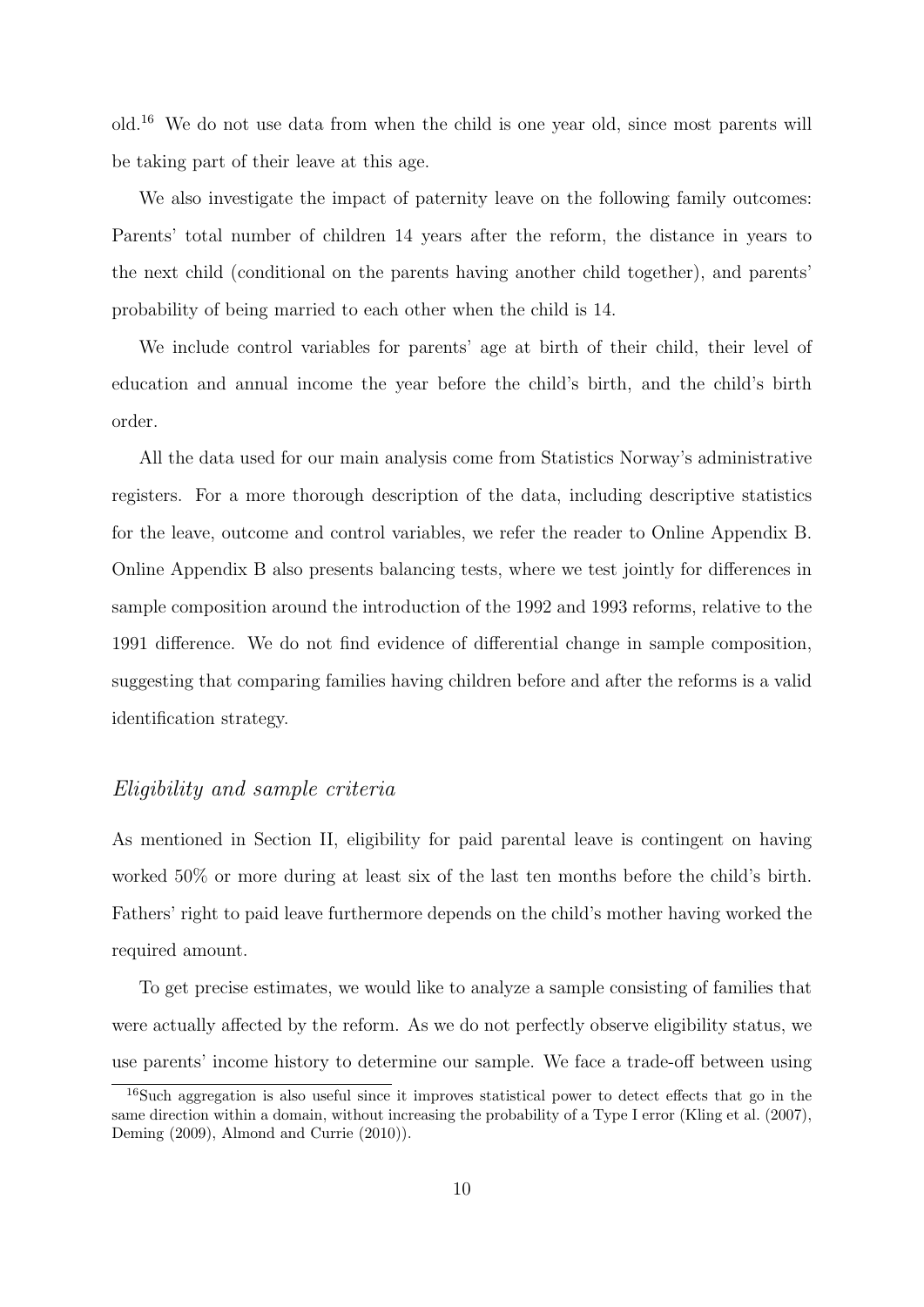a strict income requirement and excluding families from our sample who were, in fact, eligible, and using a less strict income requirement and including families who were not eligible. The first type of error may affect the generalizability of our results, whereas the latter may give imprecise estimates.

We choose, as a middle ground requirement, that for a family to be included in our sample both parents must have an income above twice the 'basic amount' (2G) of the Norwegian social security system (see footnote 7) during the calendar year two years prior to the child's birth. 53% of all families fulfill this criterion. Looking at the leave taking behavior of mothers in 1992 and 1993 (our most certain indication of eligibility), the criterion strikes a balance between excluding and including: In 88% of the families included by this criterion, the mother is registered with paid maternity leave, whereas the number is only 41% in the families excluded. There is little to gain in terms of improving the former score by moving the income requirement up to three times the basic amount, as the share of mothers taking leave increases only marginally. There is, however, something to be lost, as  $87\%$  of the families thus excluded are registered with paid maternity leave.

Income the year before the child's birth is likely to give a precise indication of eligibility. However, as information on both the 1992 and 1993 reforms became public in October of the previous year, there is some scope for parents to select into eligibility. To ensure that none of our results are driven by selection into eligibility, we therefore use income data two years before the child's birth to determine eligibility.

We also face a trade-off between bias and precision when choosing the time window on which to estimate (1). In a narrow time window there is less chance that our main estimates are contaminated by omitted variables. A broader window would provide more precision by increasing the number of observations. We use a six month window around April 1, which we believe balance these concerns.<sup>17</sup> Also, we disregard the two weeks

<sup>&</sup>lt;sup>17</sup>Previous analyses have shown that a three month window around April 1 is not very informative due to lack of precision. For details, see Cools et al. (2011). On the other hand, including data from before January would combine students from two different cohorts, and including data from July and onwards would make part of the baseline sample exposed to the parental leave reform on July 1, 1991.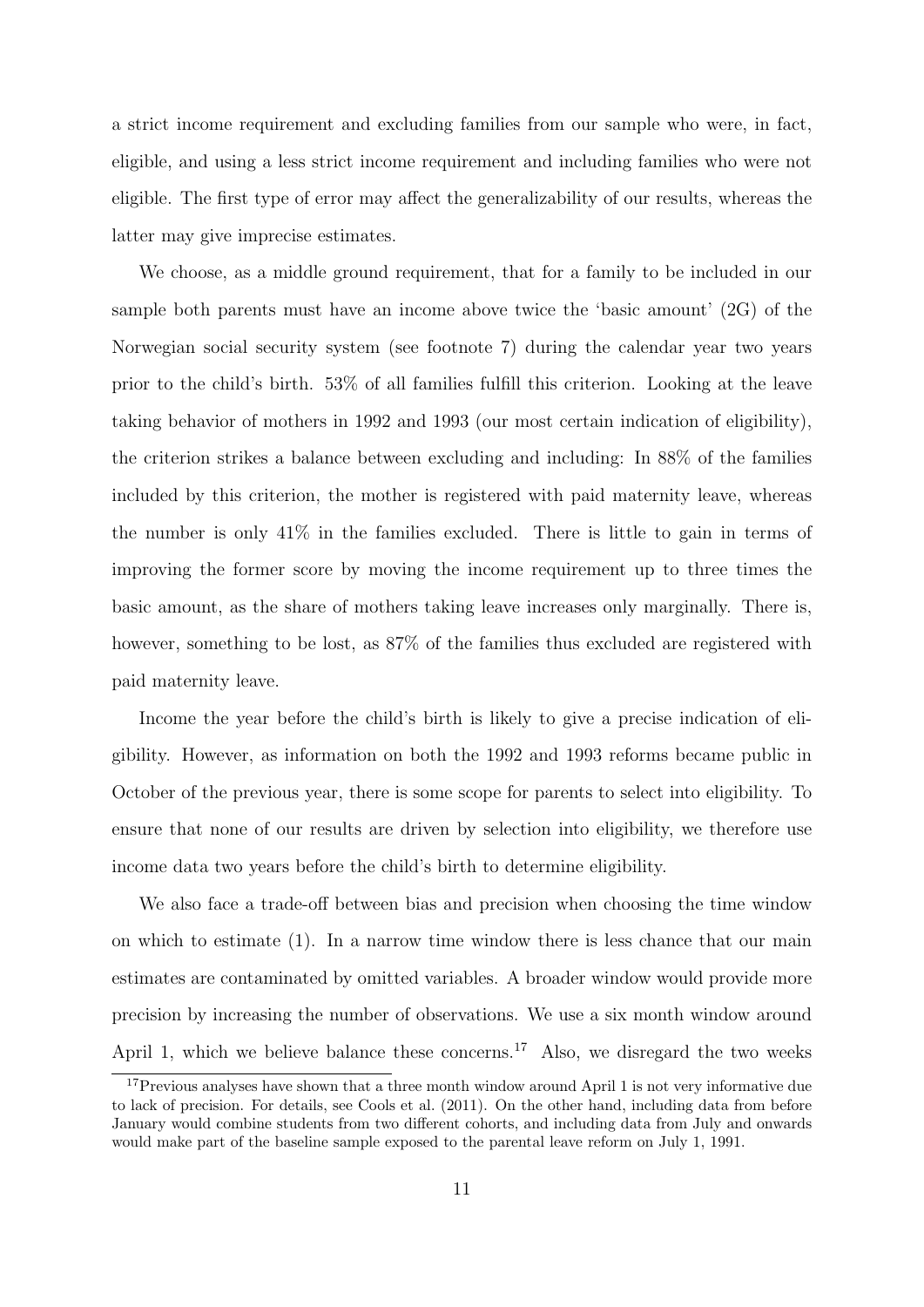immediately before and after April 1 due to birth timing issues, to be discussed in more detail the next section.

Finally, in the analysis of school performance, we lack data on exam scores for about 4% of the students, and we exclude about 100 students that either do not complete upper secondary with their birth cohort or that have multiple written exam scores.

#### Strategic timing of births

The 1993 reform was a large reform in the history of the Norwegian parental leave scheme. Seven weeks leave with full wage compensation is a considerable benefit at a time when childcare slots were rationed and many parents went on unpaid leave to care for small children. The 1993 reform therefore provided parents with strong incentives to have children born after April 1 rather than just before.

We see little reason to suspect that parents could time conception in anticipation of the reform. The national budget in which the paternal quota was introduced became publicly available on October 7, 1992. At this time mothers who gave birth close to April 1, 1993 were already pregnant. The 1992 reform also was announced a similar time before its implementation. Admittedly the reforms may not have been very surprising to followers of the policy debate in Norway at the time, but there is little reason to expect that future parents guessed the implementation dates.<sup>18</sup> Searches in newspaper archives also suggest that the date of implementation was not publicly available before the national budget was presented.

Even if conception was not timed strategically, expectant parents with due dates close to April 1 could possibly postpone induced births or planned cesarean sections.<sup>19</sup> Brenn and Ytterstad (1997) present evidence that births were postponed because of the 1993

<sup>18</sup>Of the previous 7 parental leave reforms in Norway, implementation dates varied between April 1 (in 1989 and 1992), May 1 (in 1987 and 1990) and July 1 (in 1977, 1988 and 1991).

 $19$ Grytten et al. (2013) document that Norwegian mothers are able to influence their mode of delivery. In 1993 the fraction of children born by cesarean section was 12.4%, and of these deliveries, 59.4% were emergency operations. On average, 12% of vaginal deliveries in 1993 were induced, while 88% were spontaneous (Folkehelseinstituttet, http://mfr-nesstar.uib.no/mfr/ ).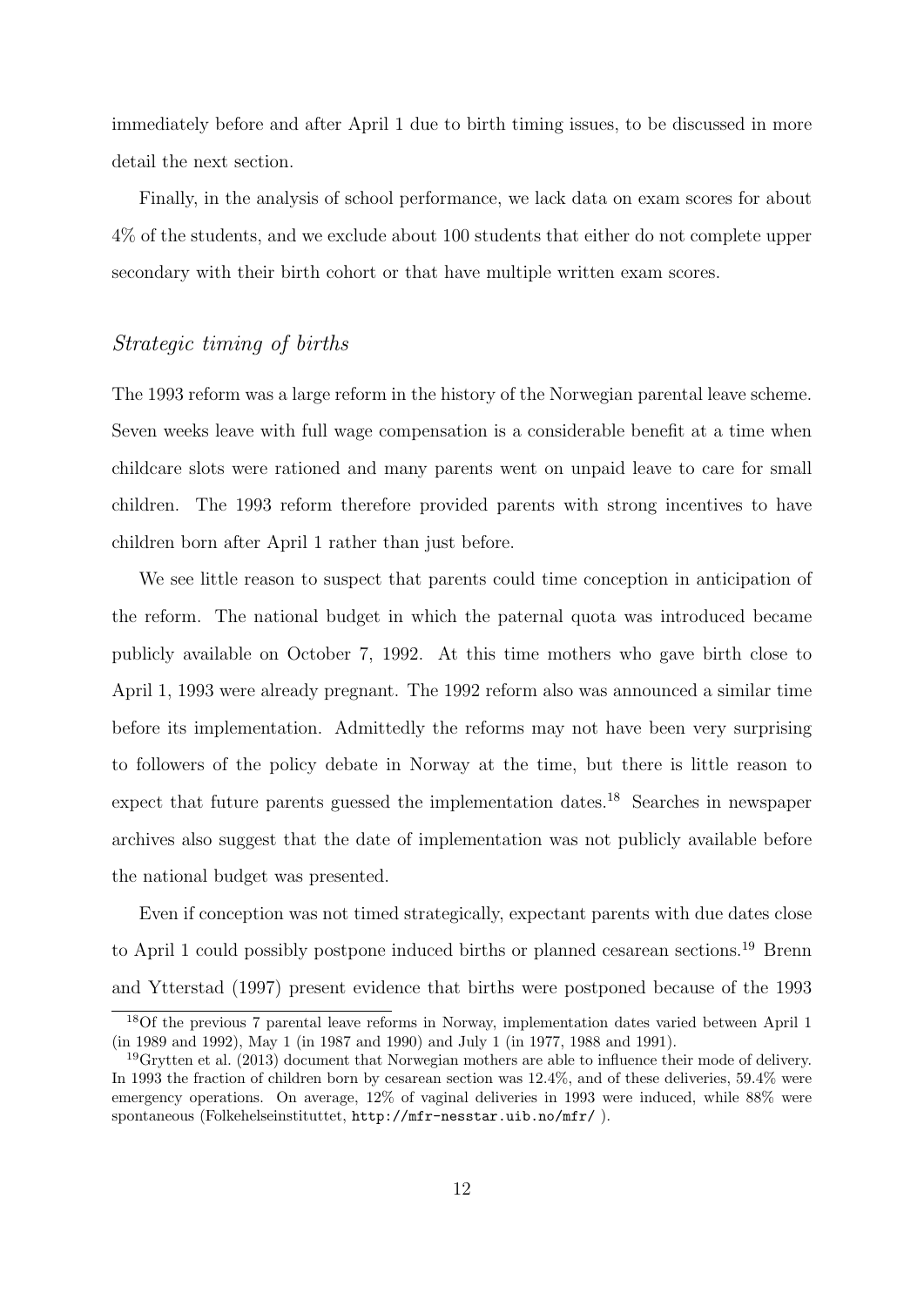reform. Following Gans and Leigh (2009), we have investigated this further, regressing the daily number of births on a post-reform dummy variable. In this analysis, documented in Online Appendix C, we find strong evidence of strategic timing of births. However, as could be expected, this is restricted to births close to April 1, we do not find any effect more than two weeks away from this date. If strategic timing of births is related to (unobservable) characteristics that matter for the outcomes that we consider, this will bias our estimates of paternity leave. We address this potential problem by excluding births occurring during the two last weeks of March and the first weeks of April.<sup>20</sup>

#### Content of reforms

As we identify the effect of paternity leave by contrasting the 1992 and 1993 reforms, we first provide a more detailed description of how the reforms affected leave taking. Figure 2 shows the distributions of leave taken by fathers of children born in the three months before and after April 1, for the years 1992 and 1993 in our sample of eligible parents (and excluding births within two weeks of April 1). Before the reform a small share of fathers take leave. With the introduction of the paternal quota a part of the distribution function shifts out: Most fathers still do not take any leave, but about 40% do. A large majority of these take exactly four weeks. The share taking leave increases with 36 percentage points, from a level of 4% (cf. Online Appendix Table B1). The average leave length increases by just over eight days, up from two. $^{21}$ 

Figure 3 shows the corresponding distributions of maternal leave. Unlike for the fathers, the level and also the variation in leave taking is substantial before April 1, 1993, and also before April 1, 1992. Still, we note that in all periods before April 1, 1993 there is strong clustering at certain amounts of leave, corresponding to 100% and 80% wage

<sup>20</sup>An alternative to our diff-in-diff design could be a regression discontinuity, allowing for some kind of flexible trend. However, the fact that we find evidence of strategic timing of births suggests that identification just around April 1 may be exposed to bias.

<sup>&</sup>lt;sup>21</sup>Most fathers only have one spell of paternity leave–if any (the contingent probability is  $90\%$ ). On average, their leave period starts when the child is ten months old. Less than 5% take leave after the child has turned one year. The cumulative distribution of the child's age at the beginning and end of their father's leave is shown in Appendix Figure B1.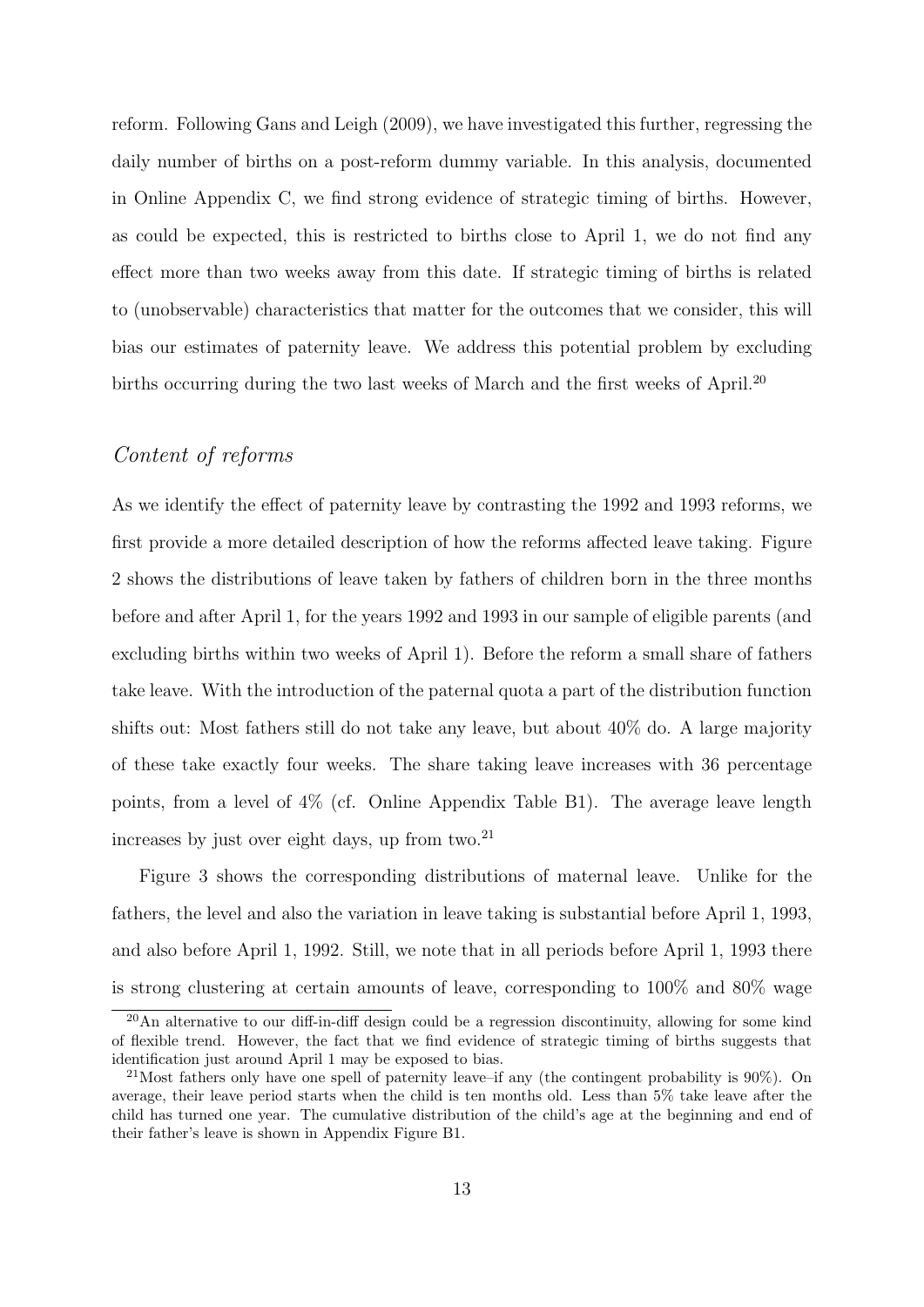



Note: The graphs show the cumulative distribution of fathers' leave, calculated as the leave at percentiles 1-99. Sample is restricted to fathers eligible for parental leave and excludes fathers of children born within two weeks of April 1. (See Section III for more details.)

compensation.<sup>22</sup> Maternal leave clearly increases over time, with each distribution being below and to the right of the previous one.<sup>23</sup>

This is also the case with the 1993 reform, which had the same nominal extent (three weeks increase of shared leave, generally taken by the mother). Thus, we will contrast the effect of the 1993 reform (which include a paternal quota and a general expansion) with the effect of the 1992 reform (which include only the general expansion). To the extent that the general expansion has a similar effect both years, we can eliminate this effect by comparing the two reforms.

The marginal effect of more leave may differ with the initial level of leave, because of non-linear effects or critical periods. While the initial level of maternal leave differs

<sup>&</sup>lt;sup>22</sup>Multiple births give longer leave, while a part of the two weeks reserved before the birth (three weeks after the 1993 reform) is forgone when a child is born before the due date. Between them these features can explain most of the spread around the peaks in the distribution.

<sup>&</sup>lt;sup>23</sup>The distributions seem to shift down over time, as more parents choose  $80\%$  wage compensation. In Online Appendix Table B1 we see that there are similar changes in these fractions in 1992 and 1993.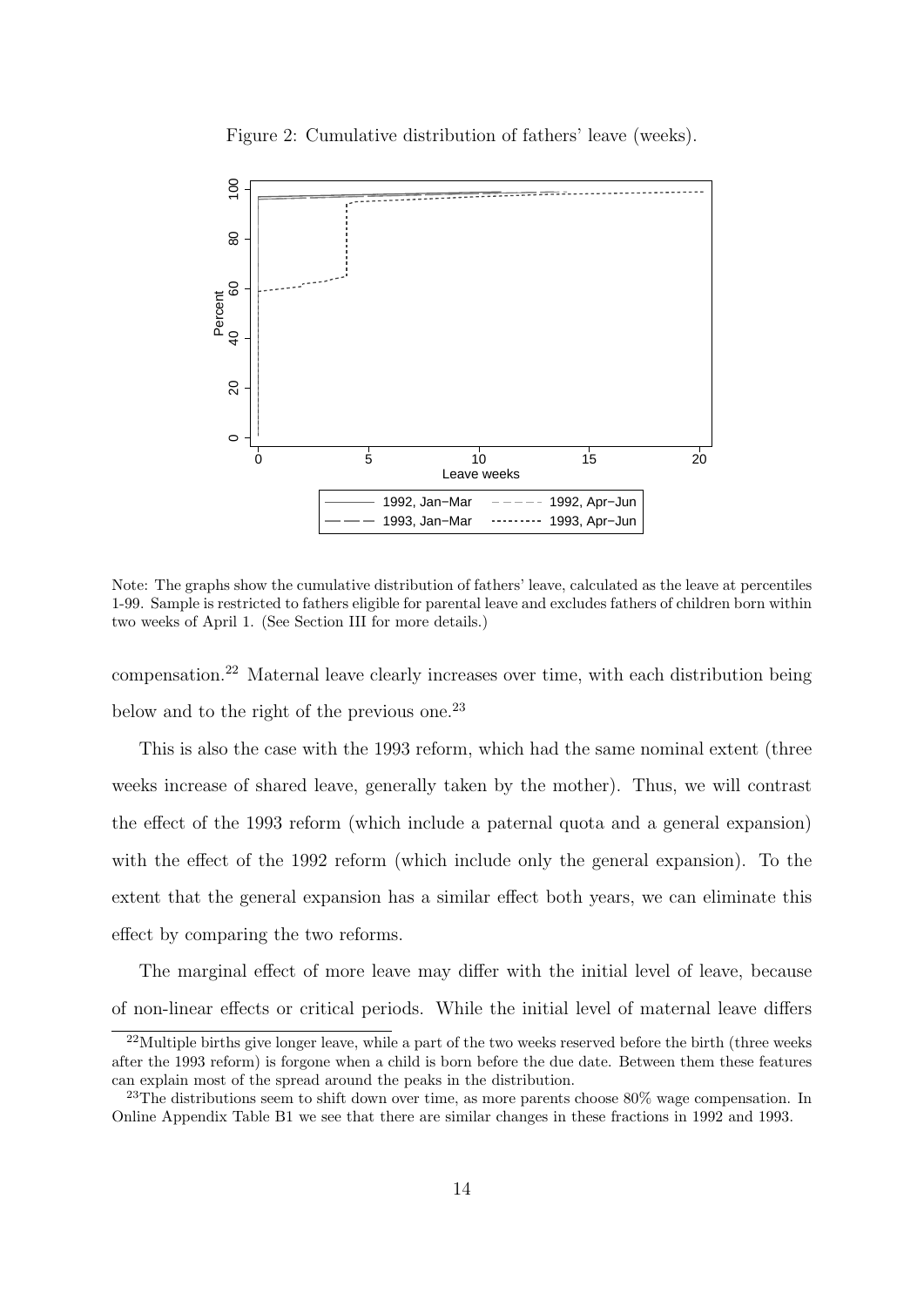Figure 3: Cumulative distribution of mothers' leave (weeks).



Note: The graphs shows the cumulative distribution of mothers' leave, calculated as the leave at percentiles 1-99. Sample is restricted to mothers eligible for parental leave and excludes fathers of children born within two weeks of April 1. (See Section III for more details.)

from 1992 to 1993, this difference is small both relative to the amount of leave and to the within-period spread in leave; the distributions overlap considerably. It is thus of little concern.

However, in the case of the 1993 reform there are also some unexpected changes. First, the share of mothers taking any leave increases by about 6.5 percentage points (cf. Online Appendix Table B1). Also, the maternal leave distribution is less clustered. A share of the mothers have more leave than what would correspond to a three-week outward shift of the pre-reform distribution. Both changes contribute to the 1993 change in maternal leave being greater than the 1992 change. While the 1992 change is just below the expected three weeks (see Online Appendix Table B1), the 1993 change is five weeks– i.e., an extra two weeks on average–but unequally distributed. This has consequences for our estimates, which will capture all elements of the 1993 reform, not only the effects of increased use of paternity leave. We can, however, learn about the empirical relevance of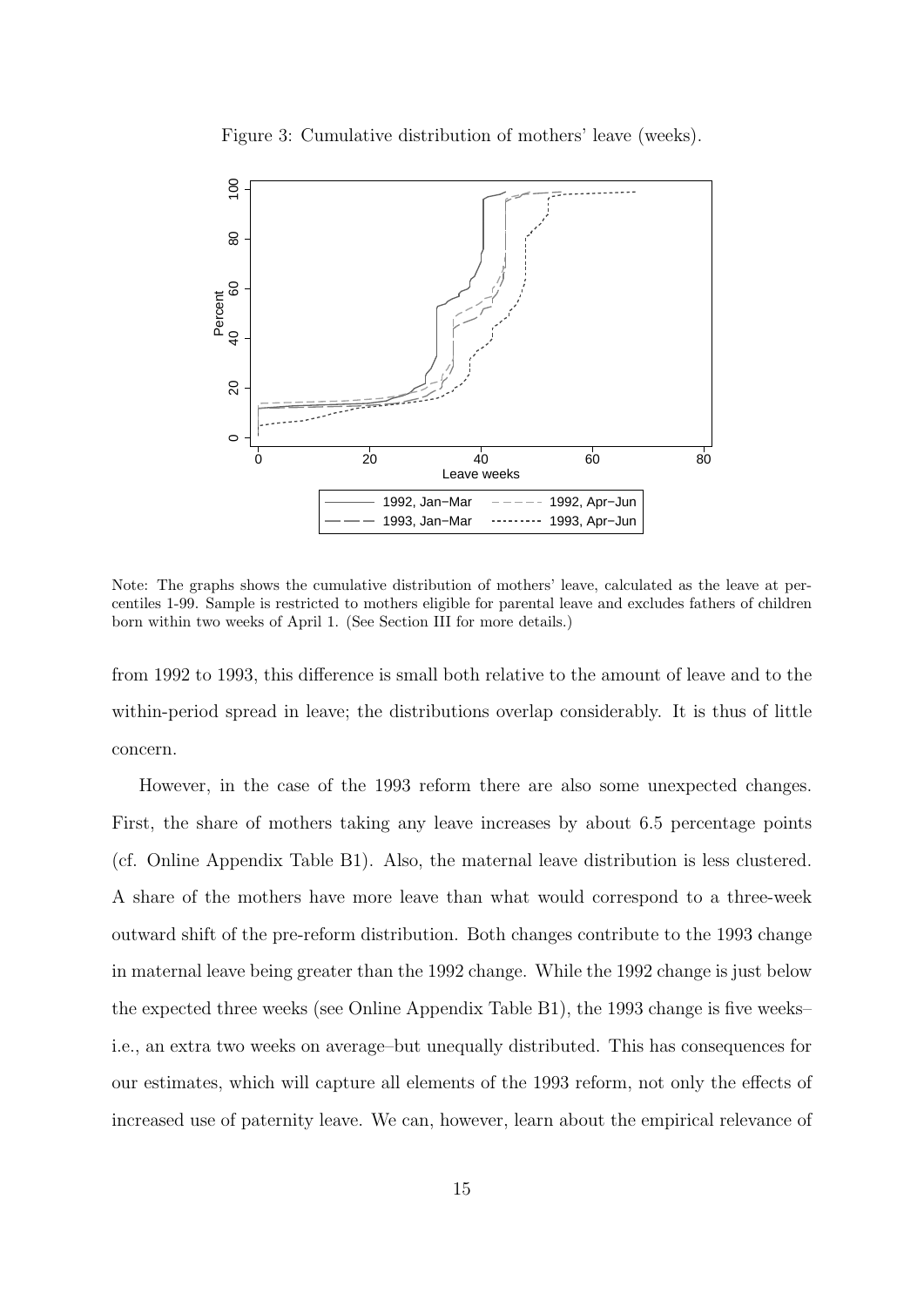the additional elements of the 1993 reform by conducting some sensitivity analyses.

We have not been able to find any reason why there is an increase in the share of mothers taking leave. However, this increase seem to be restricted to short leave spells, less than approximately 25 weeks. We find no increase in the share of mothers with at least this amount of leave (cf. Online Appendix Table B1). Thus, in a robustness analysis we will restrict the sample to families in which the mothers take at least 25 weeks of leave.

Families should normally lose the four weeks of parental leave if these were not taken by the father. However, exceptions could be granted by local caseworkers after a "special consideration of each individual case" (Ot. prp. nr. 13 (1992-93) p. 10). Figure 3 strongly suggests that a fairly large share of mothers got the paternal quota in addition to the rest of their leave. This shows up as clustering from the two values of nominal maximum leave durations to about four more weeks. The share of mothers taking up to four weeks more than the expected maximum amount of leave is about 25%.

To address this issue we compare the estimated effects for families that seem to transfer paternal leave and those who do not. This will give us an indication of where a given effect arises. Furthermore, from the 1992 reform, we get an estimate of the effect of having all mothers take more paid leave. While this may differ from the effect for the subsample that transfers the paternity quota, we can still get an idea about what distribution of effects of maternal leave would be necessary for the extra maternal leave to explain our findings for the 1993 reform.

## IV Results

In this section we present our main results. For every outcome, we run six different specifications. In Tables 1-3, columns (1) and (2) compare the change in outcomes of children born around April 1, 1993 with that of children born around April 1, 1991. Because there was no reform on April 1, 1991, this just removes seasonal effects in order to estimate the total effect of the 1993 reform. Columns (3) and (4) do the same for the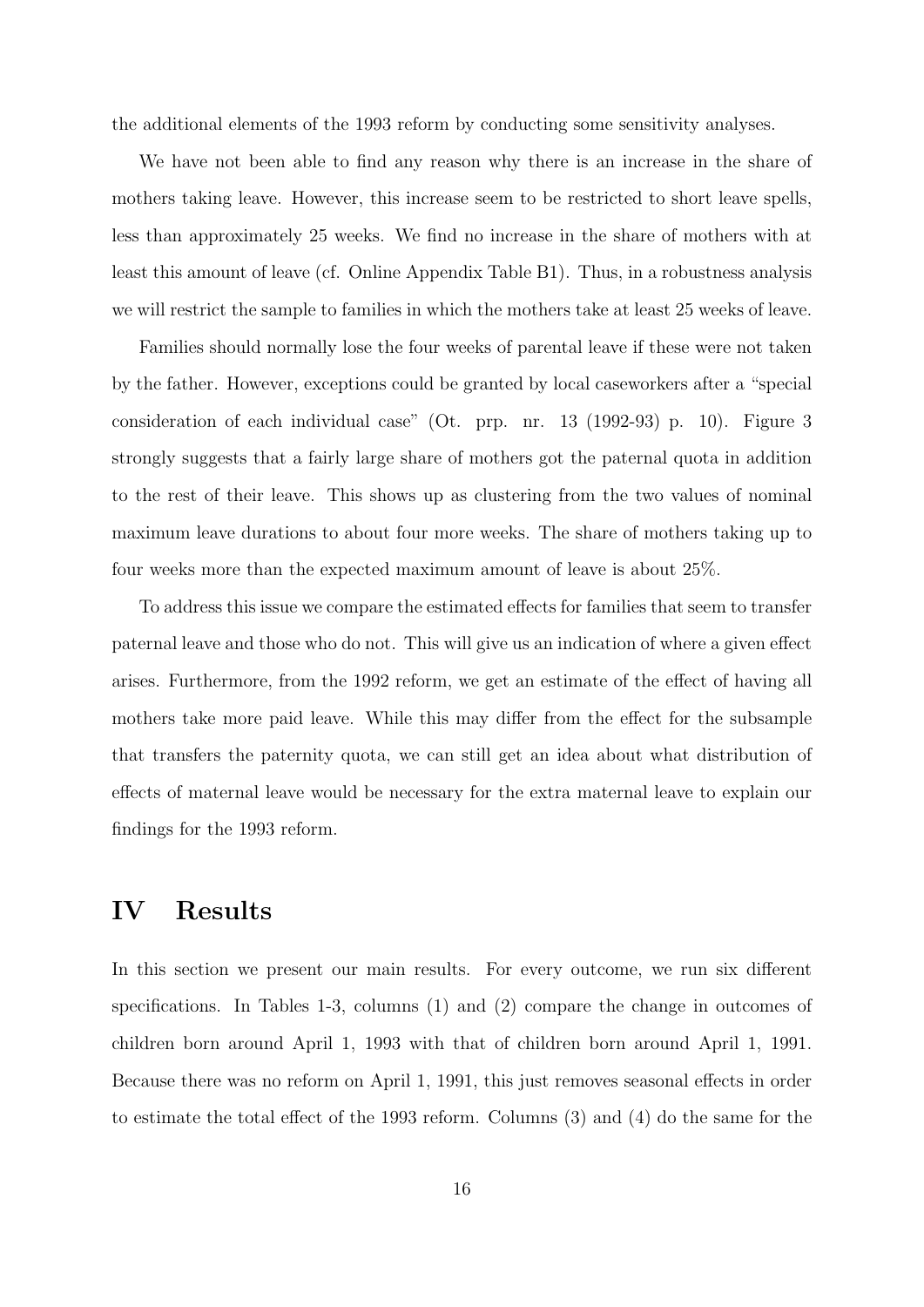1992 reform, comparing the changes for the 1992 and 1991 cohorts. Columns (5) and (6) compare the 1993 and 1992 cohorts. This gives an estimate of the excess effect of the 1993 reform over the 1992 reform, i.e. effects that we contribute to the paternal quota. Columns  $(1)$ ,  $(3)$  and  $(5)$  only control for calendar effects, while columns  $(2)$ ,  $(4)$  and  $(6)$ also control for the covariates discussed earlier. For brevity, we present only the ITT in question ( $\alpha$  in Equation 1).

#### Children's school performance

We start with a graphical analysis in Figure 4. The figure plots the average exam score and the 95% confidence interval by birth month for children born January-June in the years 1991-1993, for all families and by parents' relative education. In our sample, 36.0% of students are from families where the father has higher education than the mother, 27.4% have parents with equal levels of education and 36.5% of students are from families where the mother has higher education than the father. Across these three groups, the reform affected paternity leave uptake similarly (documented in Online Appendix D).

Looking at all families, we see a falling trend over the year, as expected. This points to the importance of controlling for birth time-of-year effects in our diff-in-diff framework. There is no clear difference in pre-reform trends. While the graph shows monthly bins for expositional clarity, the regressions control for week fixed effects. A formal joint test of the year×week effects for the pre-reform period fail to reject the hypothesis that there are no differences between years within weeks. $24$  This indicates that the exam scores might indeed have evolved similarly in all years absent any reform, and lends support to our identification strategy. After April 1, the figure indicates that exam scores improve slightly in 1993 relative to the other years, in particular for the sample where the father's

<sup>&</sup>lt;sup>24</sup>For the entire pre-reform sample and each of the pre-reform subsamples by relative education we have regressed exam score on common week effects with birth year  $\times$  week interactions. The p-values for the joint test of all interactions being zero are 0.286 for the pooled sample, 0.181 when the father has the highest education, 0.710 for similar education and 0.841 when the mother has the highest education. Furthermore, restricting the regression to two years, as we do in the analysis, we are unable to reject all interactions being zero for any combination of relative education and years.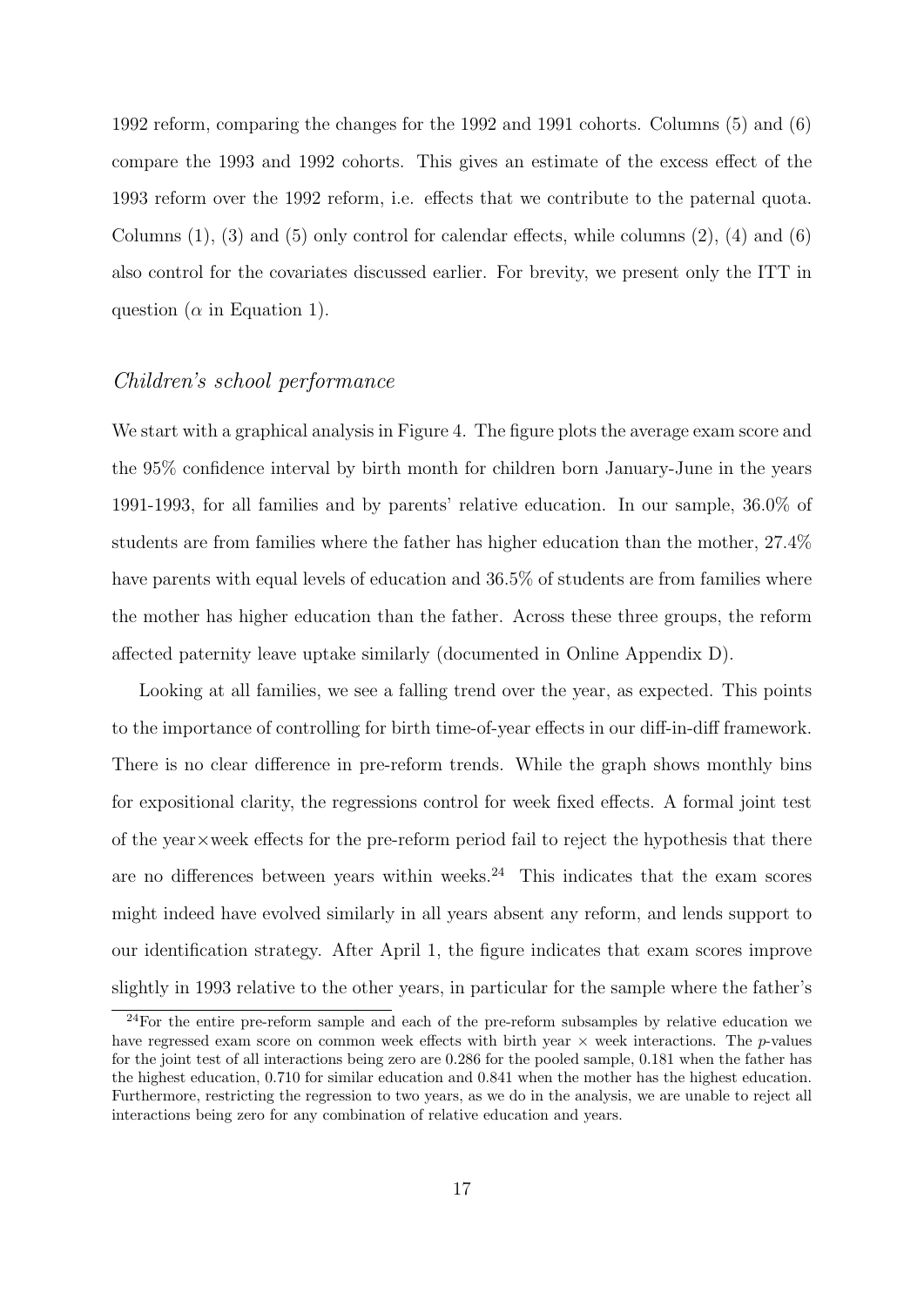

#### Figure 4: Exam results by birth month and year

Note: Average exam score by month and year of birth. The error bars represent 95% confidence intervals. Sample is restricted to children of parents eligible for parental leave and excludes children born within two weeks of April 1. Each month includes 2500-3000 observations, except for March and April which each include around 1500 observations. Stratifying by relative education, we have from 600-1100 observations in each bin, except for March and April, where the numbers range from 400-650. Exam score is measured as standardized deviation from yearly mean (for all children, not only sample families). The solid vertical line indicates April 1.

education is higher than the mother's. However, there is not sufficient precision to draw any conclusions from the figure alone.

In Panel A of Table 1 we present regression results based on Equation 1 for children's exam scores. In column (1) and (2) we see that the 1993 cohort's exam scores increase with about 4% of a standard deviation after April 1 relative to the 1991 cohort, suggesting that the 1993 reform may indeed have had a positive impact on children's school performance. However, the effect is not very precisely estimated, and significant only at the 10% level. Controlling for covariates marginally increases precision, and has little impact on the estimated effect.

The corresponding estimates of the effect of the 1992 reform, presented in columns (3) and (4), are similarly imprecise. However, the difference in point estimates is striking.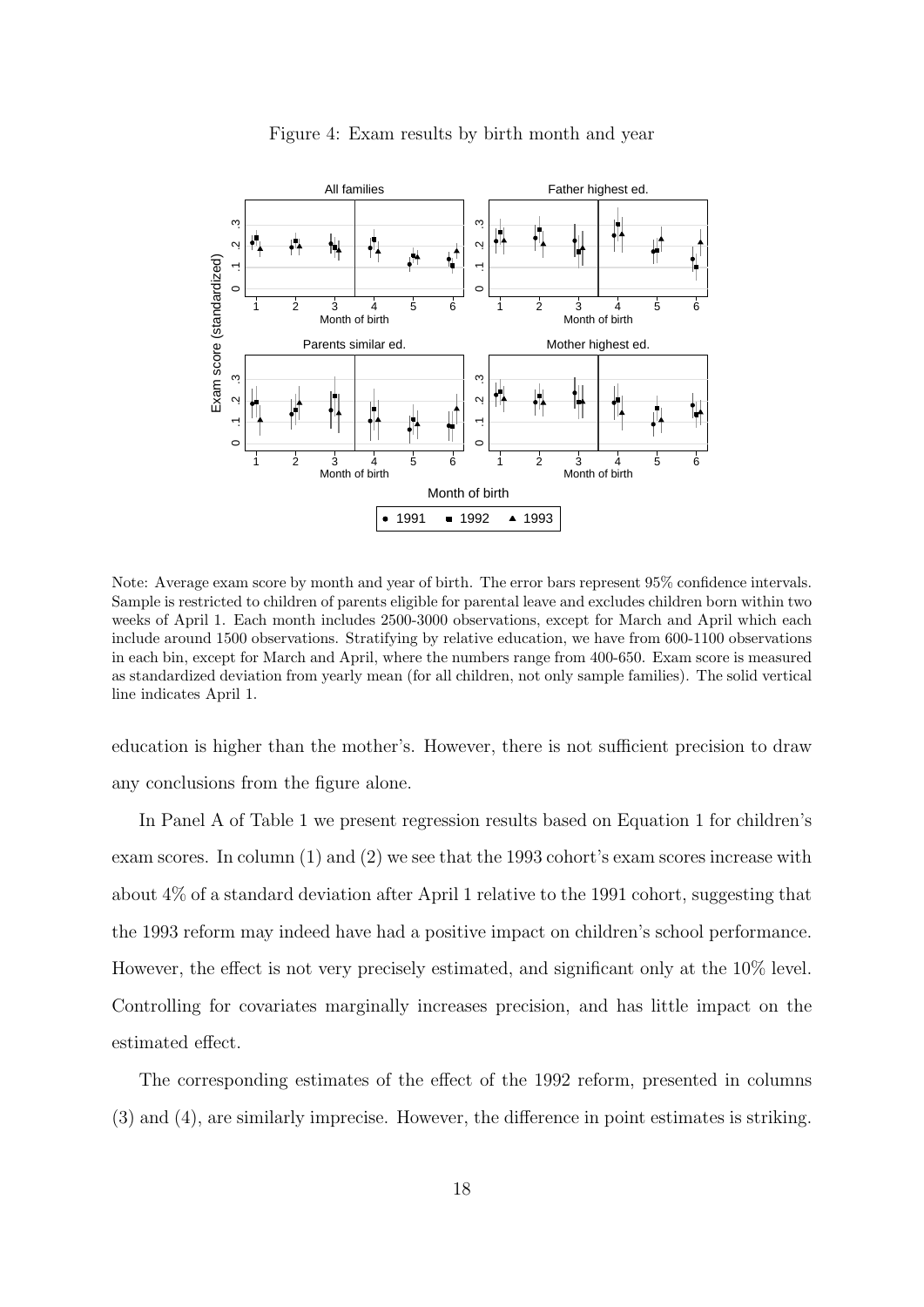| row's and school portormance as ago to                        |                |          |          |          |           |           |  |
|---------------------------------------------------------------|----------------|----------|----------|----------|-----------|-----------|--|
|                                                               | (1)            | (2)      | (3)      | (4)      | (5)       | (6)       |  |
|                                                               | 93vs91         | 93vs91   | 92vs91   | 92vs91   | 93vs92    | 93vs92    |  |
|                                                               |                |          |          |          |           |           |  |
| Panel A: Average effect                                       |                |          |          |          |           |           |  |
| All students                                                  | $0.041*$       | $0.038*$ | $-0.002$ | $-0.010$ | $0.044*$  | $0.045**$ |  |
|                                                               | (0.023)        | (0.021)  | (0.023)  | (0.021)  | (0.024)   | (0.022)   |  |
| Controls                                                      | N <sub>o</sub> | Yes      | $\rm No$ | Yes      | $\rm No$  | Yes       |  |
| $R^2$                                                         | 0.001          | 0.158    | 0.002    | 0.180    | 0.002     | 0.170     |  |
| $\overline{N}$                                                | 27991          | 27991    | 28147    | 28147    | 26888     | 26888     |  |
|                                                               |                |          |          |          |           |           |  |
| Panel B: Heterogeneous effects by parents' relative education |                |          |          |          |           |           |  |
| Father highest education                                      | $0.070*$       | 0.048    | $-0.018$ | $-0.022$ | $0.090**$ | $0.068*$  |  |
|                                                               | (0.039)        | (0.035)  | (0.039)  | (0.035)  | (0.040)   | (0.036)   |  |
| Parents similar education                                     | 0.056          | 0.046    | 0.004    | $-0.008$ | 0.053     | 0.053     |  |
|                                                               | (0.045)        | (0.041)  | (0.045)  | (0.040)  | (0.046)   | (0.041)   |  |
|                                                               | 0.001          | 0.001    | ∩ ∩11    | n nnn    | n nno     | 0.017     |  |

Table 1: Paternity leave and school performance at age 16

| Father highest education  | $0.070*$ | 0.048   | $-0.018$ | $-0.022$ | $0.090**$ | $0.068*$ |
|---------------------------|----------|---------|----------|----------|-----------|----------|
|                           | (0.039)  | (0.035) | (0.039)  | (0.035)  | (0.040)   | (0.036)  |
| Parents similar education | 0.056    | 0.046   | 0.004    | $-0.008$ | 0.053     | 0.053    |
|                           | (0.045)  | (0.041) | (0.045)  | (0.040)  | (0.046)   | (0.041)  |
| Mother highest education  | 0.004    | 0.024   | 0.011    | 0.002    | $-0.008$  | 0.017    |
|                           | (0.038)  | (0.036) | (0.038)  | (0.035)  | (0.039)   | (0.036)  |
| Controls                  | No       | Yes     | No       | Yes      | No        | Yes      |
| $R^2$                     | 0.003    | 0.159   | 0.003    | 0.180    | 0.003     | 0.170    |
| $\overline{N}$            | 27991    | 27991   | 28147    | 28147    | 26888     | 26888    |

Note: Panel A provides regression results for exam scores at the end of 10th grade. Each column provides ITT estimates from a regression based on Equation 1. Columns (1) and (2) compare children born before/after April 1 in 1993 and 1991, columns (3) and (4) compare children born before/after April 1 in 1992 and 1991, and columns (5) and (6) compare children born before/after April 1 in 1993 and 1992. Panel B shows the same comparisons, with the ITT effects interacted with relative parental education groups. A year dummy and calendar week fixed effects are included in all specifications. Specifications (2), (4) and (6) control for a set of socio-economic background characteristics presented in Online Appendix Table B3. Robust standard errors are in parentheses.  $*$  p < 0.10, $*$  $*$  p < 0.05.

While we find a positive effect of the 1993 reform, albeit imprecise and only marginally significant, the estimated effect of the 1992 reform is very close to zero. This suggests that the expansion of general leave is not a main cause of the effect of the 1993 reform. Estimating the effect of the 1993 reform relative to the 1992 reform (columns (5) and  $(6)$ , the estimated effect increases marginally, and is significant at the 5% level when we control for covariates. From Table 1 we see that the explanative power of the reform is low.  $R^2$  is about 0.001-0.003 without controls, and increases to about 0.16 with controls included. This is unsurprising, as there will typically be large amounts of idiosyncratic variation in individual-level regressions. As long as any omitted variable is uncorrelated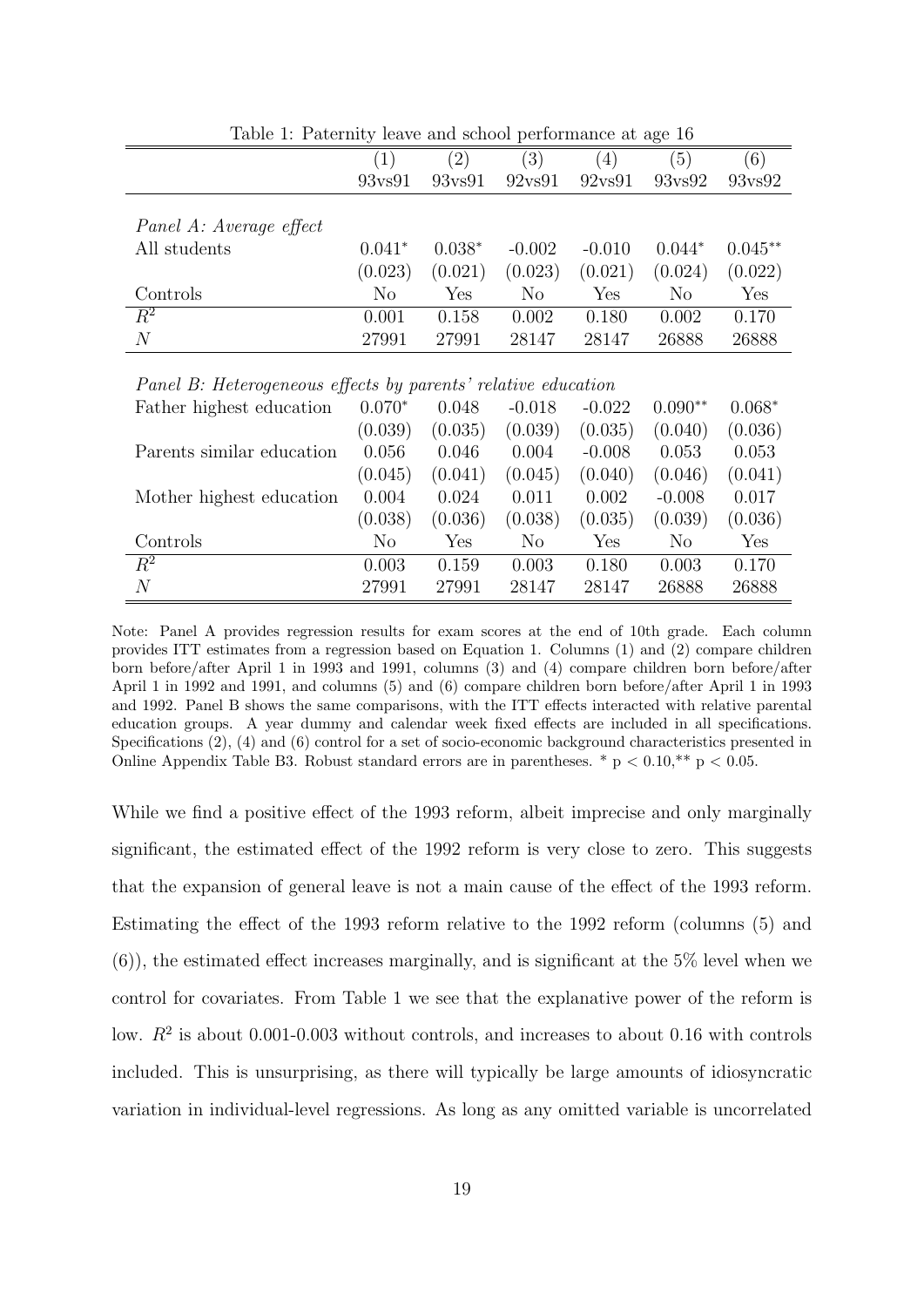with reform exposure, this is not a threat to our identification. Furthermore, despite low explanative power, there may still be effects large enough to be relevant for policy.

If the average effect of 4.5% of a standard deviation comes solely from the families in which the father actually does take leave, this amounts to an average effect of about  $1/8$ of a standard deviation in these families. This is a substantial effect. Hægeland et al. (2012) document that it takes about one standard deviation increase in school resources to improve average exam performance with  $1/5$  of a standard deviation.<sup>25</sup> Liu and Skans (2010) study the effect of expanding maternal leave from 12 to 15 months on a similar outcome. They find an effect of 0.016 standard deviations for each extra month for highly educated mothers. Thus, their estimate is larger than our estimated (statistically insignificant) effect of an *expansion of maternal leave*, but smaller than our effect of the introduction of paternal leave.

Previous Norwegian studies have found that preschool and early family interventions may matter considerably for performance at the end of lower secondary school. Drange and Telle (2010), for example, find that the introduction of free core-hour child care (at age 5) improves girls' school performance later on with about 0.29 of a standard deviation. They find no effect for boys. Bettinger et al. (2013) find an ITT effect on GPA of 0.02 standard deviations of a cash-for-care subsidy. If this effect comes only from (the small and possibly non-representative share of) families where the mother was induced to stay home, this translates to an effect of 1.5 standard deviations.

In Panel B of Table 1 we report heterogeneous effects of paternity leave by parents' relative education. These results are less precise and less stable than the average effects. However, we see that there are no effects of the 1992 reform. On the other hand, there are some substantial effects of the 1993 reform, although these are only in some cases significant at conventional levels, and only so for families in which the father has higher education than the mother. The differences between the relative education groups are

 $^{25}$ To put our results in further context, we note that the (unconditional) difference between students with fathers with and without completed upper secondary education is about  $1/3$  of a standard deviation, and that the gender difference between girls and boys is about  $1/4$  of a standard deviation.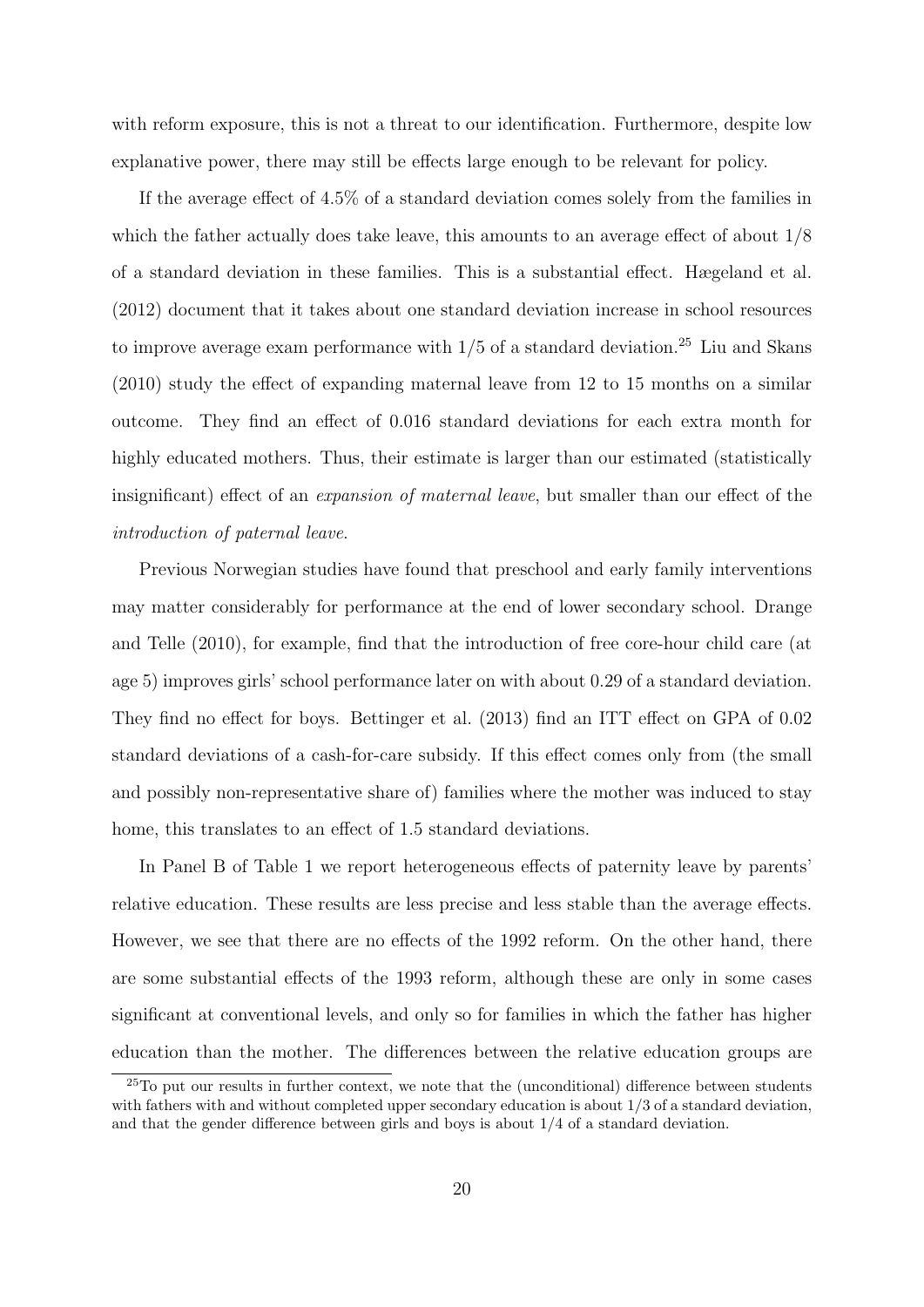not significant at conventional levels. Still, the estimated reform effect in Panel A seems to come from families where the parents have similar education or, in particular, where the father has higher education than the mother. In these families we estimate that exam scores increase by 7% of a standard deviation (statistically significant at the 10% level).

As discussed in Section III, the 1993 reform contained several elements, making it unclear what causes the positive effect shown in Table 1. The complete lack of effect of the 1992 reform strongly suggests that the effect is not the result of the general expansion in paid leave. Furthermore, the lack of effect when extending leave for all mothers makes it hard to believe that some mothers taking leave or taking more leave would explain the positive effect of the 1993 reform. If so, this would require a substantial negative effect of leave for some other group of mothers. As a robustness check we estimate reform effects by whether the mother seems to be on the margin of taking some leave, and by whether the family seems to have transferred paternity leave to the mother. This analysis, reported in Online Appendix Table C2, does not suggest that increased parental leave taking by mothers is the cause of the effect we observe.

The precision of our estimates does not enable us to rule out neither very small nor very large effects. However, the 1993 reform does seem to have had a non-trivial impact on children's school performance at the end of lower secondary education. Furthermore, with no indication that more leave for mothers is the cause of this effect, we conclude that the paternal quota is likely to have been effective. Given the size of the estimated effect, we believe that it is unlikely to be caused solely by the four weeks (some) fathers spent at home in the first year of the child. Rather, it appears more plausible that it results from fathers participating more actively in child rearing when the child grows older, for example through increased involvement in school work. This interpretation is consistent with the survey evidence of Kotsadam and Finseraas (2011, 2013), showing long-lasting effects of the 1993 parental leave reform on the division of household work within the family.

Heterogeneous results by maternal education are found also by Liu and Skans (2010),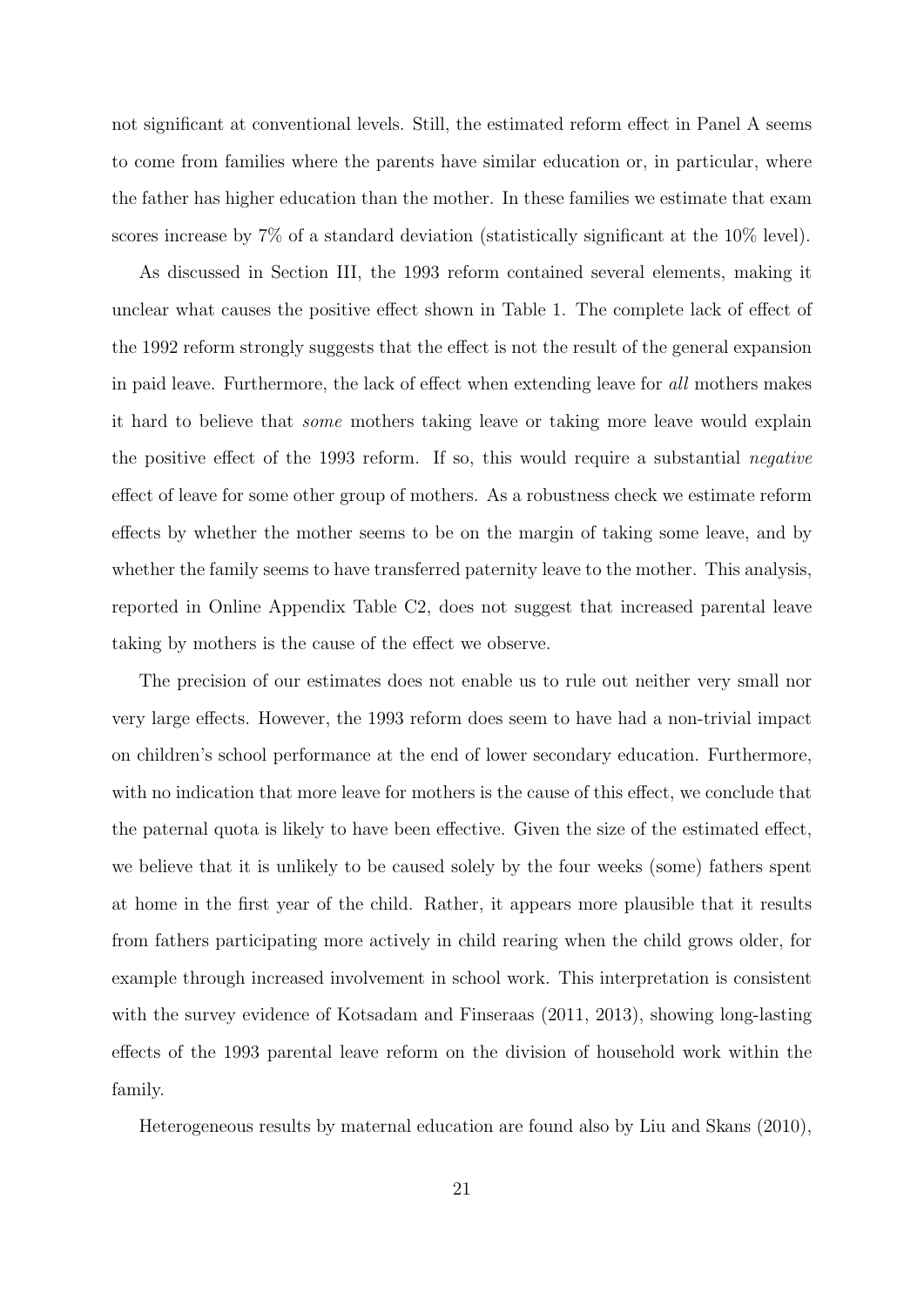who study the duration of general parental leave (typically taken by mothers) and children's school performance. Using Swedish data, Liu and Skans (2010) find positive effects of parental leave, but only for children of mothers with tertiary education. Our analysis differs by studying parents' *relative* education. This reflects a difference in the likely counterfactual. When the total level of parental leave is extended as in Liu and Skans (2010), maternal care typically replaces formal or informal child care in the short run. In our case, paternal care probably replaces both maternal care and informal or formal child care in the short run, but more importantly, it replaces maternal care as the child grows older. We therefore expect the parents' relative education, rather than absolute levels, to matter. We have estimated reform effects by each parent's absolute level of education without finding any clear pattern. This suggests that there is indeed a change in relative importance of the parents.

#### Labor market outcomes

Part of the motivation behind introducing the paternal quota is that increased participation in paternity leave changes the time allocation in the household between parents and between market and home production. Such a reallocation could in turn explain the positive effect of paternity leave on the school performance of children whose father has higher education than their mother.

More specifically, paternity leave is considered an important tool in narrowing the gender gap in income and employment. Figure 5 and 6 plots fathers' and mothers' labor market outcomes and 95% confidence intervals by birth month for children born January-June in the years 1991-1993. All the outcomes are averages over the years when the child is 2-5 years old.<sup>26</sup> There is one panel for each of the four labor market outcomes that we study. Visual inspection of these two figures reveals no clear indication that paternity leave causes households to specialize less in line with traditional gender roles.

<sup>&</sup>lt;sup>26</sup>The outcomes are further described in Online Appendix B, and descriptive statistics are given in Online Appendix Table B2.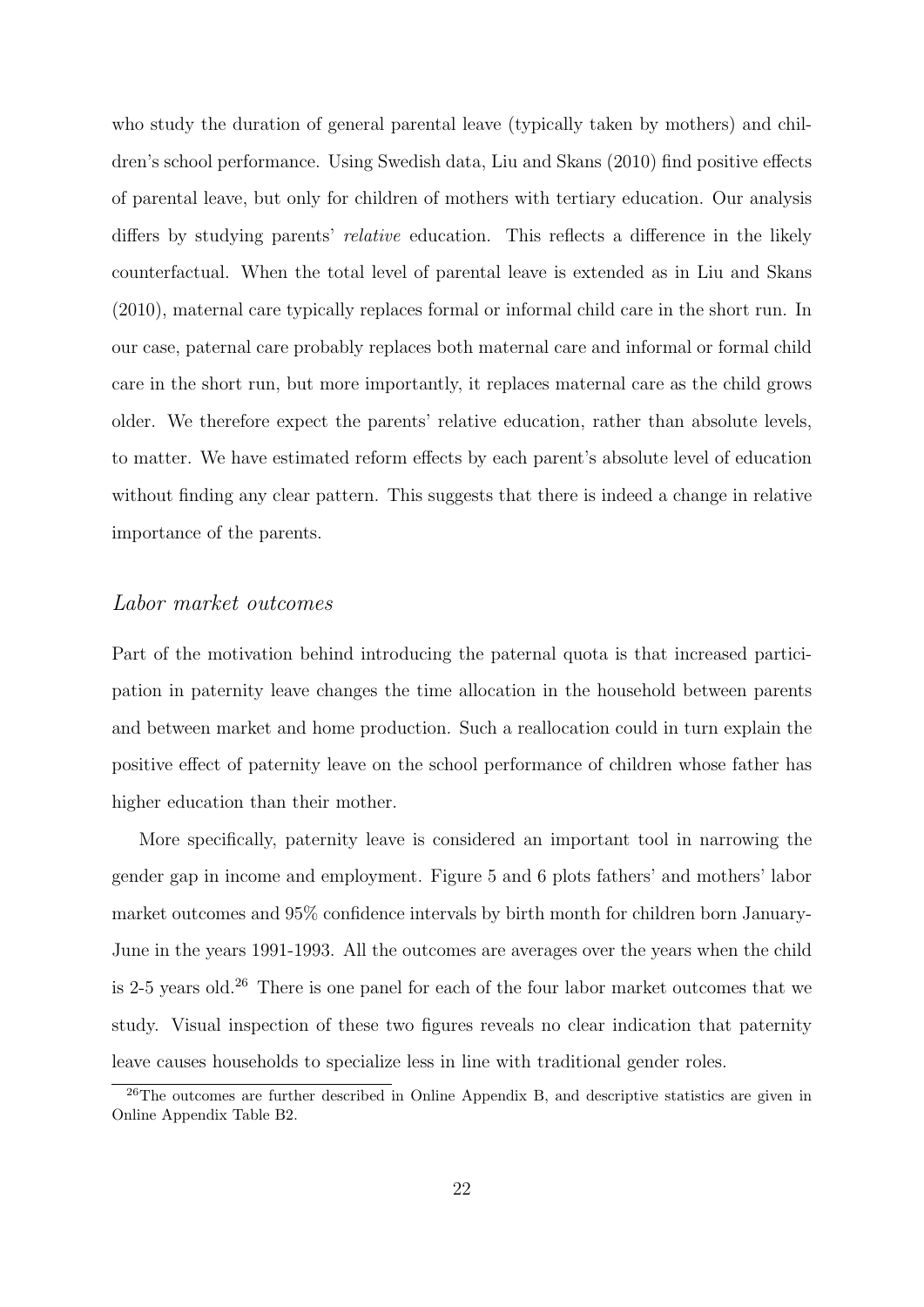

Figure 5: Fathers' labor market outcomes by birth month and year

Note: Averages for fathers' labor market outcomes by month and year of birth. The error bars represent 95% confidence intervals. Sample is restricted to parents eligible for parental leave and excludes children born within two weeks of April 1. Each month includes 2500-3000 observations, except for March and April which each include around 1500 observations. The solid vertical line indicates April 1. Every outcome is averaged over the years when the child is 2 to 5 years old. Earnings are standardized.

Table 2 shows the regression results based on Equation 1 for fathers' labor market outcomes. As in Figure 5, the outcomes are averages over the years when the child is 2-5 years old. The point estimates are all negative, but generally statistically insignificant.<sup>27</sup>

Table 3 shows the regression results based on Equation 1 for mothers' labor market outcomes over the years when the child is 2-5 years old. Using 1991 as the comparison year, in column (1) and (2) there is little evidence that the 1993 reform impacted mothers labor market outcomes. If anything, they move in the same direction as fathers' outcomes, but the estimates are not statistically significant. In contrast, the corresponding estimates of the effect of the 1992 reform (presented in columns (3) and (4)), which only extended general (and in practice maternal) leave, show a positive effect on earnings and the propensity to work at least part time. This suggests that the expansion of general leave

 $^{27}$ In magnitude, the effect on fathers' earnings is about the same as the effect reported by Rege and Solli (2013).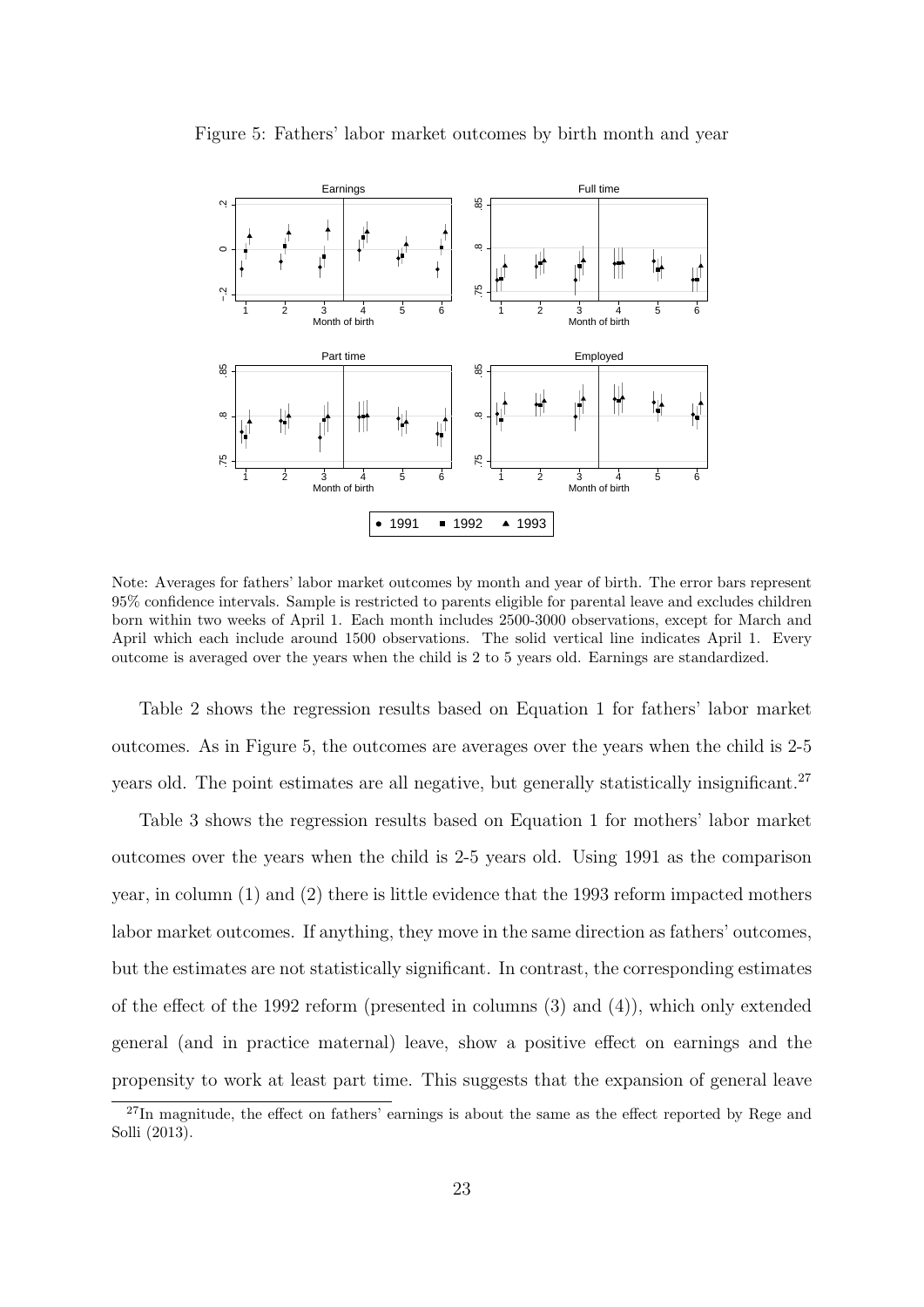|           | ັ         |                   |          |                  |                |          |
|-----------|-----------|-------------------|----------|------------------|----------------|----------|
|           | (1)       | $\left( 2\right)$ | (3)      | $\left(4\right)$ | (5)            | (6)      |
|           | 93vs91    | 93vs91            | 92vs91   | 92vs91           | 93vs92         | 93ys92   |
| Earnings  | $-0.040*$ | $-0.014$          | $-0.014$ | $-0.001$         | $-0.024$       | $-0.012$ |
|           | (0.023)   | (0.017)           | (0.023)  | (0.017)          | (0.023)        | (0.017)  |
| Full time | $-0.011$  | $-0.008$          | $-0.010$ | $-0.006$         | $-0.001$       | $-0.002$ |
|           | (0.009)   | (0.008)           | (0.009)  | (0.008)          | (0.009)        | (0.008)  |
| Part time | $-0.008$  | $-0.005$          | $-0.006$ | $-0.002$         | $-0.002$       | $-0.003$ |
|           | (0.008)   | (0.008)           | (0.008)  | (0.008)          | (0.008)        | (0.008)  |
| Employed  | $-0.007$  | $-0.005$          | $-0.006$ | $-0.004$         | $-0.001$       | $-0.002$ |
|           | (0.008)   | (0.008)           | (0.008)  | (0.008)          | (0.008)        | (0.008)  |
| Controls  | No        | Yes               | No       | Yes              | N <sub>o</sub> | Yes      |

Table 2: Paternity leave and fathers' labor market outcomes

Note: Each cell provides ITT estimates from a regression based on Equation 1 for the different labor market outcomes specified in the row headings (all outcomes are averages over the years when the child is 2 to 5 years old). Columns (1) and (2) estimated 1 comparing fathers of children born before/after April 1 in 1993 and 1991, columns (3) and (4) compares fathers of children born before/after April 1 in 1992 and 1991, and columns (5) and (6) compare fathers of children born before/after April 1 in 1993 and 1992. The number of observations varies with outcomes and slightly with sample; for column (6) the number of observations is 25952 for earnings and 25991 for the working hours outcomes. A year dummy and calendar week fixed effects are included in all specifications. Specifications (2), (4) and (6) control for a set of socio-economic background characteristics presented in Online Appendix Table B3. Robust standard errors are in parentheses. \*  $p < 0.10$ , \*\*  $p < 0.05$ .

|           | (1)       | $^{\prime}2)$ | $\left(3\right)$ | (4)       | (5)        | (6)        |
|-----------|-----------|---------------|------------------|-----------|------------|------------|
|           | 93vs91    | 93vs91        | 92vs91           | 92vs91    | 93vs92     | 93vs92     |
| Earnings  | $-0.025$  | 0.001         | $0.052**$        | $0.055**$ | $-0.078**$ | $-0.053**$ |
|           | (0.023)   | (0.019)       | (0.023)          | (0.018)   | (0.023)    | (0.019)    |
| Full time | $-0.007$  | $-0.001$      | 0.004            | 0.007     | $-0.011$   | $-0.009$   |
|           | (0.010)   | (0.010)       | (0.010)          | (0.010)   | (0.010)    | (0.010)    |
| Part time | $-0.008$  | $-0.003$      | 0.016            | $0.020**$ | $-0.024**$ | $-0.023**$ |
|           | (0.010)   | (0.010)       | (0.010)          | (0.010)   | (0.010)    | (0.010)    |
| Employed  | $-0.015*$ | $-0.013$      | 0.007            | 0.009     | $-0.022**$ | $-0.021**$ |
|           | (0.009)   | (0.009)       | (0.009)          | (0.009)   | (0.009)    | (0.008)    |
| Controls  | No        | Yes           | No               | Yes       | No         | Yes        |

Table 3: Paternity leave and mothers' labor market outcomes

Note: Each cell provides ITT estimates from a regression based on Equation 1 for the different labor market outcomes specified in the row headings (all outcomes are averages over the years when the child is 2 to 5 years old). Columns (1) and (2) estimated 1 comparing mothers of children born before/after April 1 in 1993 and 1991, columns (3) and (4) compares mothers of children born before/after April 1 in 1992 and 1991, and columns (5) and (6) compare mothers of children born before/after April 1 in 1993 and 1992. The number of observations varies with outcomes and slightly with sample; for column (6) the number of observations is 25977 for earnings and 25991 for the working hours outcomes. A year dummy and calendar week fixed effects are included in all specifications. Specifications (2), (4) and (6) control for a set of socio-economic background characteristics presented in Online Appendix Table B3. Robust standard errors are in parentheses. \*  $p < 0.10$ , \*\*  $p < 0.05$ .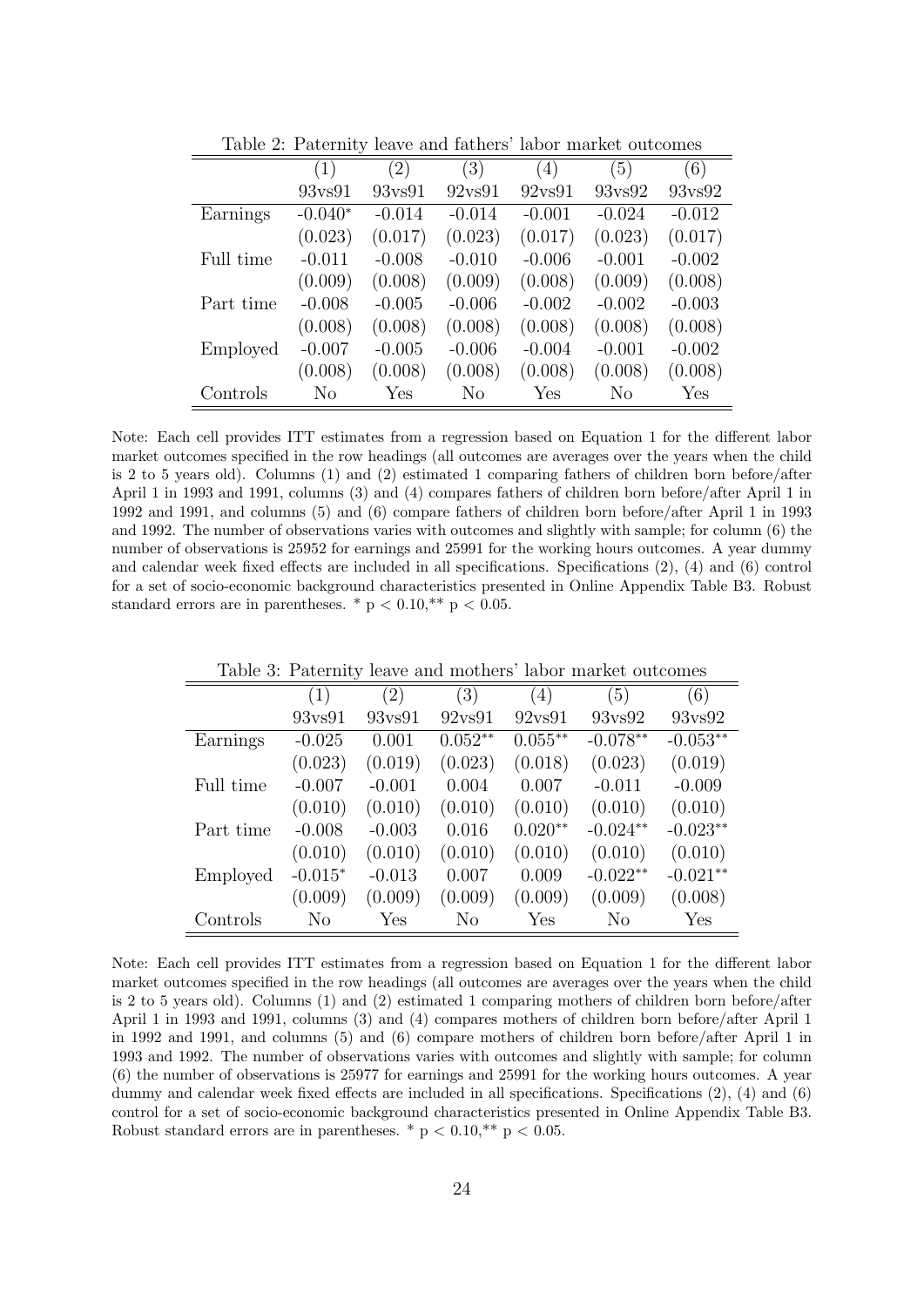

Figure 6: Mothers' labor market outcomes by birth month and year

Note: Averages for mothers' labor market outcomes by month and year of birth. The error bars represent 95% confidence intervals. Sample is restricted to parents eligible for parental leave and excludes children born within two weeks of April 1. Each month includes 2500-3000 observations, except for March and April which each include around 1500 observations. The solid vertical line indicates April 1. Every outcome is averaged over the years when the child is 2 to 5 years old. Earnings are standardized.

may not be the main explanation for there being no net positive effect of the 1993 reform on mothers' labor market outcomes. Contrasting the two reforms in columns (5) and (6), our results indicate that mothers' earnings are actually negatively affected by paternity leave–quite contrary to what would be expected in a simple Beckerian framework.

The following lines in Table 3 indicate that the negative effect on mothers' earnings in columns (5) and (6) are driven by reduction in labor supply, and in fact in large part by net movement in and out of employment. Interestingly, Ekberg et al. (2013) also find a negative effect of paternity leave on female labor force participation in Sweden. The adverse effects of paternity leave on women's labor market outcomes may be due to complementarities in mothers' and fathers' time at home.

Still, especially for the results on mothers' labor market outcomes, there is reason to worry that the causal mechanism goes not from paternity leave as identified with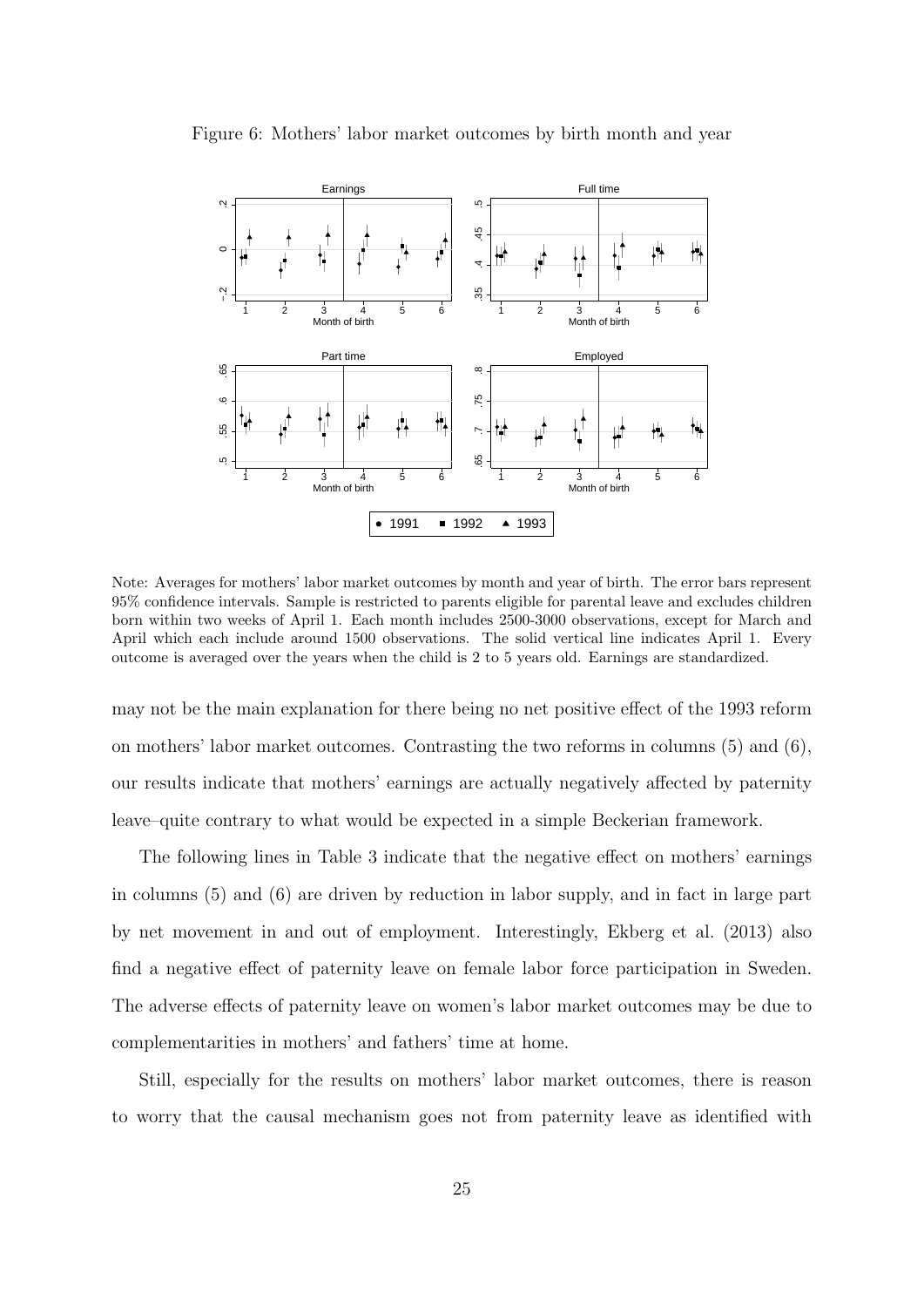

Figure 7: Family outcomes by birth month and year

Note: Averages for family outcomes by month and year of birth. The error bars represent 95% confidence intervals. Sample is restricted to parents eligible for parental leave and excludes children born within two weeks of April 1. Except for the child spacing outcome, each month includes 2500-3000 observations, except for March and April which each include around 1500 observations. For child spacing the number of observations is approximately half of this. The solid vertical line indicates April 1.

the paternal quota reform but rather through the increase in maternity leave that we document in Section III. In the robustness checks reported in the Online Appendix C, we exclude from our sample families where the paternal quota was transferred to the mother. Although this requirement is endogenous to the paternal quota reform, the estimation results in this sample give some indication of whether the transferrers are driving the results. There is still a negative effect–if any–on mothers' labor market outcomes in this sample (as can be seen in columns (4) and (5) in Online Appendix Table C4), but it is only statistically significant for earnings.

#### Family outcomes

We complete our analysis by looking at how paternity leave affects a set of outcomes directly connected to family life. The first three lines of Table 4 show how experiences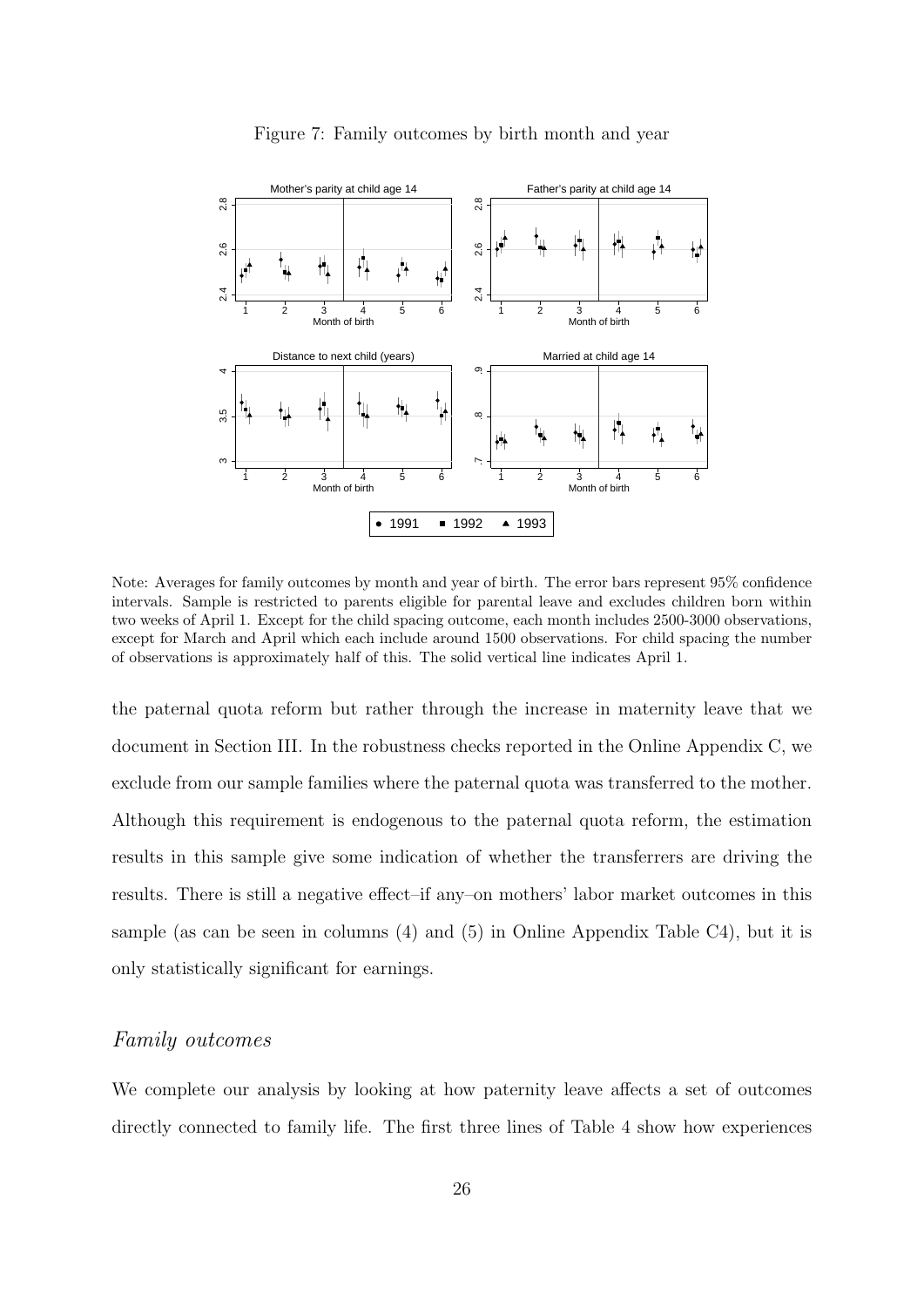with paternity leave affected completed fertility, as measured by mothers' and fathers' total fertility by 2008, and the distance (measured in days) to the next child–if indeed parents have another child together. Figure 7 provides a graphical analysis.<sup>28</sup>

We find no evidence in columns (5) and (6) of Table 4 of fertility being impacted by the paternity leave reform. In a setting similar to ours, Liu and Skans (2010) find that a maternal leave reform in Sweden slightly reduces child spacing, but they find no effect on completed fertility. Lalive and Zweimüller (2009) document considerable fertility effects due to a one-year parental leave extension in Austria. These effects appear to be driven by a particular feature of the reform related to the scope for automatic renewal of the parental leave period.

The last row of Table 4 shows the estimates of how the reforms affected the probability of the child's parents being married to each other in the year when the child is 14 years old. The point estimate is negative but very small and not statistically significant. This result is also in line with Liu and Skans (2010).

The lack of effects on family outcomes affects the scope for potential mechanisms through which paternity leave influences other outcomes. For example, the lack of a positive effects on mothers' earnings and employment could have followed from an increase in subsequent fertility. Our results give no indication that this is the case.

An important channel through which parental leave policies may affect fertility is the expectation about leave options when having another child. Björklund  $(2006)$  documents that such anticipatory effects appear to be substantial in Sweden. Since expectations about future leave policies should not depend on whether your previous child was born before or after the implementation of the paternity leave reform, anticipatory effects cannot be identified in our research design.

<sup>28</sup>The outcomes are further described in Online Appendix B, and descriptive statistics are given in Online Appendix Table B2.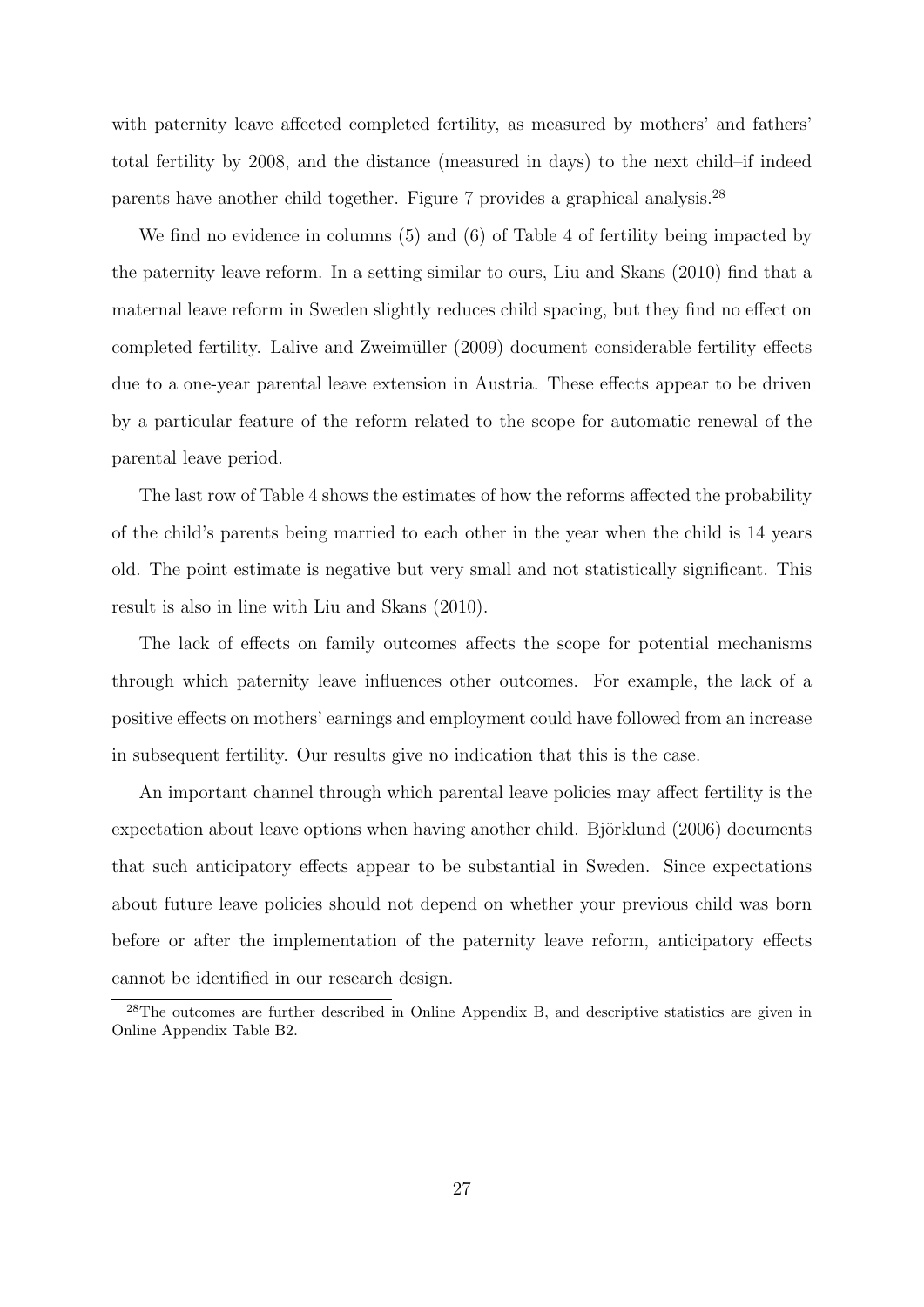|                                |          | (2)      | (3)               | $\left( 4\right)$ | (5)            | (6)             |
|--------------------------------|----------|----------|-------------------|-------------------|----------------|-----------------|
|                                | 93vs91   | 93vs91   | $92\mathrm{vs}91$ | $92\mathrm{vs}91$ | 93vs92         | $93\text{vs}92$ |
| Mother's parity (child age 14) | $0.036*$ | 0.016    | $0.036*$          | 0.013             | 0.001          | 0.003           |
|                                | (0.021)  | (0.017)  | (0.021)           | (0.017)           | (0.021)        | (0.017)         |
| Father's parity (child age 14) | 0.017    | 0.021    | 0.024             | 0.017             | $-0.007$       | 0.004           |
|                                | (0.023)  | (0.017)  | (0.023)           | (0.018)           | (0.023)        | (0.017)         |
| Sibling spacing (days)         | 0.919    | $-8.849$ | $-17.555$         | $-27.105$         | 17.496         | 16.583          |
|                                | (23.251) | (22.594) | (23.061)          | (22.443)          | (22.936)       | (22.232)        |
| Parents married (child age 14) | $-0.000$ | $-0.003$ | 0.006             | 0.003             | $-0.006$       | $-0.006$        |
|                                | (0.011)  | (0.010)  | (0.010)           | (0.010)           | (0.011)        | (0.010)         |
| Controls                       | $\rm No$ | Yes      | $\rm No$          | Yes               | N <sub>o</sub> | Yes             |

Table 4: Paternity leave and family outcomes

Note: Each cell provides ITT estimates from a regression based on Equation 1 for the different family outcomes specified in the row headings. Columns (1) and (2) estimated 1 comparing parents of children born before/after April 1 in 1993 and 1991, columns (3) and (4) compares parents of children born before/after April 1 in 1992 and 1991, and columns (5) and (6) compare parents of children born before/after April 1 in 1993 and 1992. The number of observations varies with outcomes and slightly with sample; for column (6) the number of observations is 13295 for earnings and 25991 for other outcomes. A year dummy and calendar week fixed effects are included in all specifications. Specifications (2), (4) and (6) control for a set of socio-economic background characteristics presented in Online Appendix Table B3. Robust standard errors are in parentheses. \*  $p < 0.10$ ,\*\*  $p < 0.05$ .

### V Conclusion

This paper investigates how a paternity leave reform in Norway impacts children's exam scores at the end of compulsory schooling. Our empirical strategy exploits the fact that incentives to take paternity leave changed discontinuously on April 1, 1993. Time windows closely bracketing this date therefore isolate plausible exogenous variation, allowing us to interpret our findings causally.

We find that children's school performance improves in families in which the father has higher education than the mother. The effects are relatively imprecisely estimated, but do suggest that paternity leave causes a shift from maternal to paternal care at home. The perceived mechanism is not merely a direct link from four weeks spent at home by fathers to a change in children's school performance 15 years later. Rather, in line with Becker (1985, 1991) and the stated intentions of Norwegian policy makers, the relatively short period of paternity leave may affect the evolution of household roles, with a small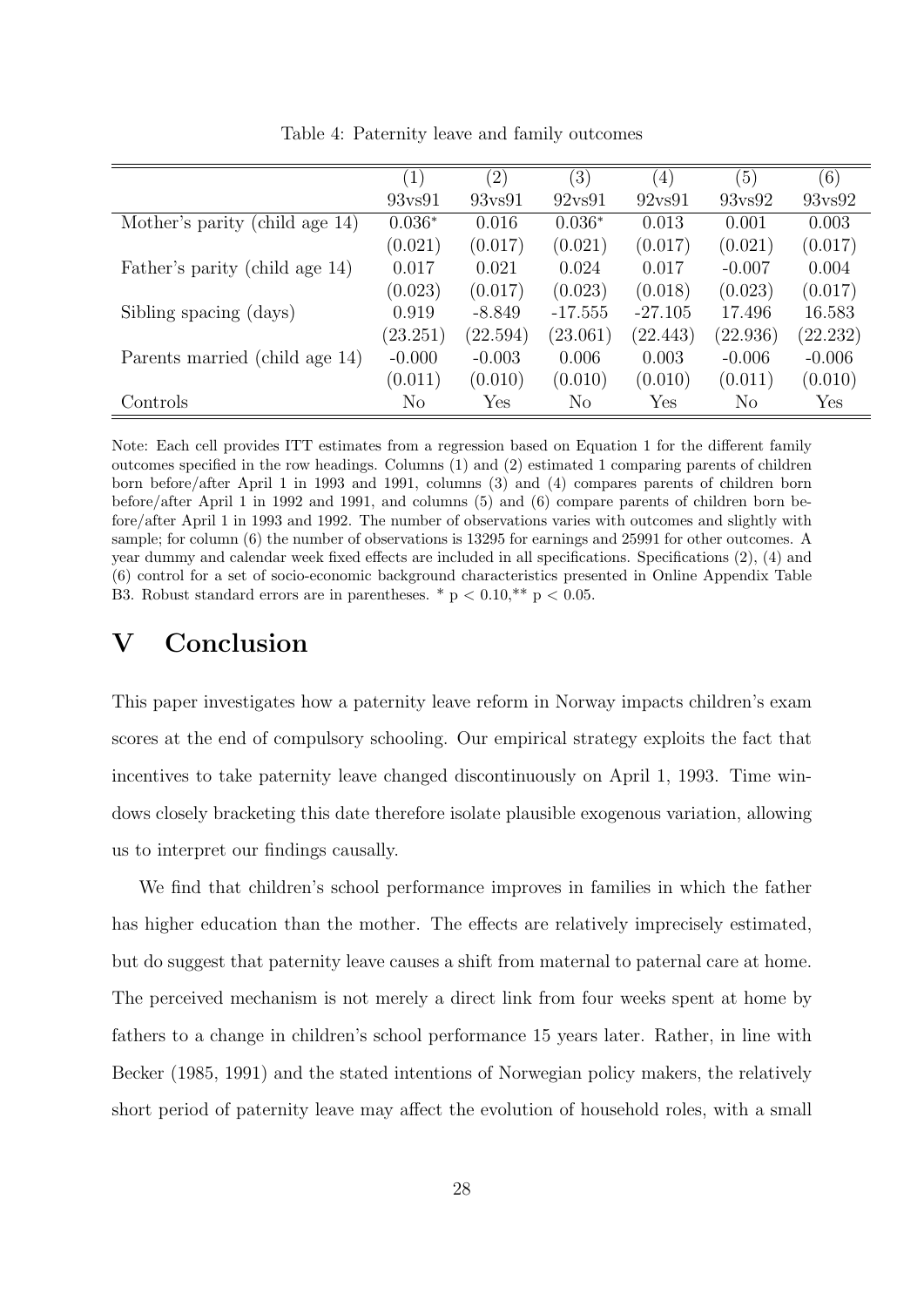change in initial comparative advantages yielding a larger impact in the longer run.

To learn about mediating factors we analyze the reform's impact on parents' subsequent labor market outcomes. In spite of the intention of policy makers to bring fathers home to participate in family life on more equal terms, we find no effect of the paternal quota reform on fathers' work hours and yearly earnings. Also, we find no indication of an increase in mothers' labor market attachment, aimed at by the same policy makers, due to the reform. Furthermore, we do not find any significant contribution by paternity leave to family stability–nor to fertility. Our results therefore give no support for the conjecture that family-oriented policies, even if directed towards fathers, are well-suited for reducing earnings differentials between men and women, nor for the supposition that these policies contribute to increased fertility or higher marital stability.

Our approach, which combines a discontinuity design with a difference-in-difference approach, pins down the partial effect of paternity leave on families directly affected by the paternal quota reform, allowing for a causal interpretation of our estimates. In addition, there may be important general equilibrium effects of fathers taking parental leave to an increasing extent–such as, for instance, that employers start behaving differently towards all men and women irrespective of their actual leave-taking behavior. Such effects will not be captured in the framework of this paper. It would therefore be useful to complement our study with analyses utilizing alternative identification strategies.

# References

- Almond, D. and Currie, J. (2010). Human capital development before age five. In Ashenfelter, O. and Card, D. E., editors, Handbook of Labor Economics, volume 4. North Holland.
- Baker, M. and Milligan, K. (2010). Evidence from maternity leave expansions of the impact of maternal care on early child development. Journal of Human Resources, 45:1–32.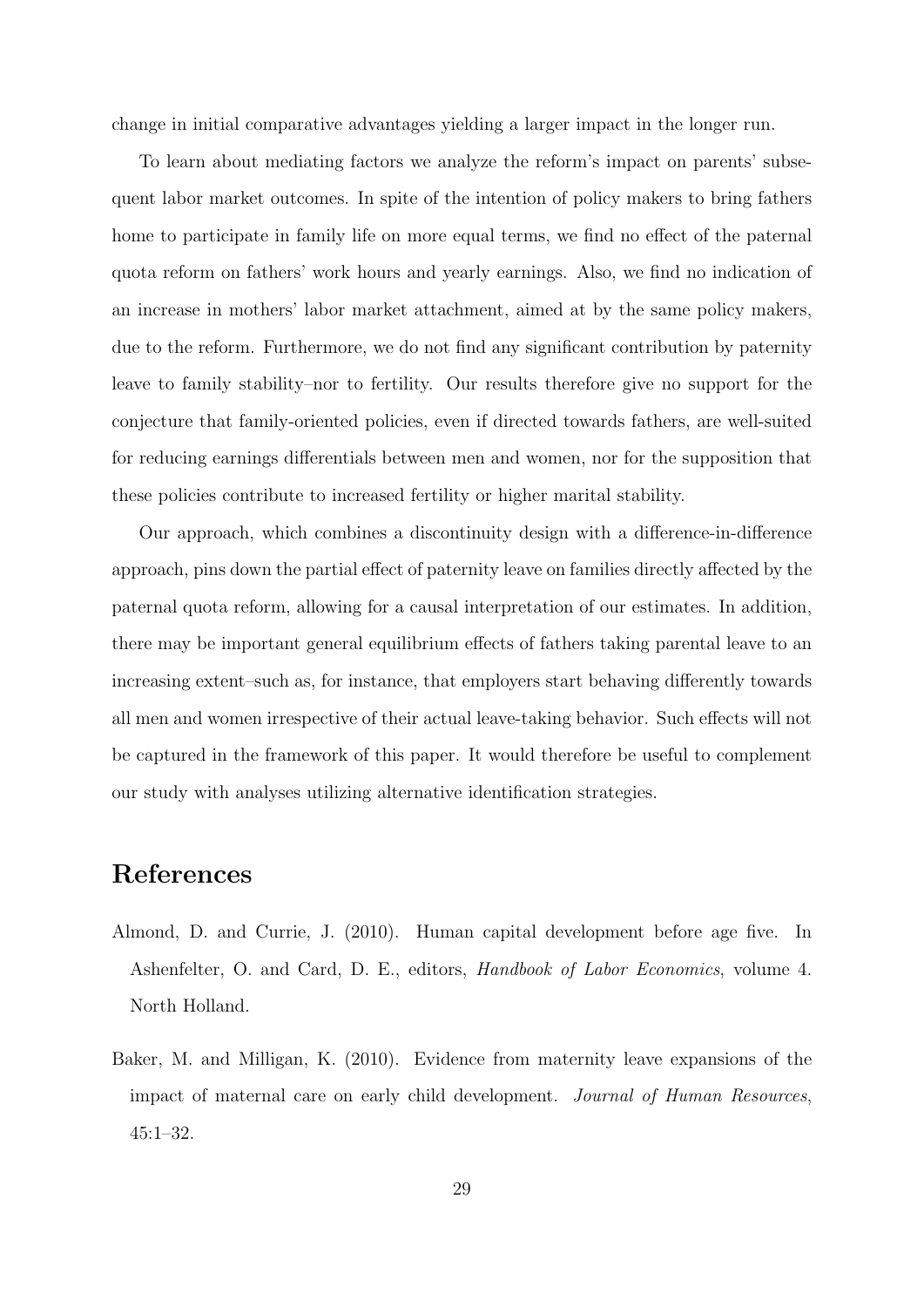- Baker, M. and Milligan, K. S. (2011). Maternity leave and children's cognitive and behavioral development. NBER Working Paper No. 17105.
- Becker, G. S. (1985). Human capital, effort, and the sexual division of labor. *Journal of* Labor Economics, 3(1):pp. S33–S58.
- Becker, G. S. (1991). A Treatise on the Family. Harvard University Press, MA: Cambridge.
- Bettinger, E., Hægeland, T., and Rege, M. (2013). Home with mom: The effects of stay-at-home parents on children's long-run educational outcome. Journal of Labor Economics. forthcoming.
- Björklund, A. (2006). Does family policy affect fertility? *Journal of Population Eco*nomics, 19(1):3–24.
- Björklund, A. and Salvanes, K. G. (2011). Education and family background: Mechanisms and policies. In Hanushek, E., Machin, S., and Woessmann, L., editors, Handbook of the Economics of Education, volume 3. Elsevier.
- Bowlby, J. (1969). Attachment and loss, volume 1: Attachment. New York: Basic Books.
- Brandth, B. and Øverli, B. (1998). Omsorgspermisjon med "kjærlig tvang": en kartlegging av fedrekvoten (Parental leave with "caring force": A survey of the paternity quota). Rapport. Trondheim: Allforsk.
- Brenn, T. and Ytterstad, E. (1997). Daglige fødselstall for Norge 1989-93 (Yearly numbers of births for Norway 1989-93). Tidsskrift for den norske legeforening, 117:1098–101.
- Carneiro, P., Løken, K. V., and Salvanes, K. G. (2011). A flying start? maternity leave benefits and long run outcomes of children. IZA Discussion Papers 5793, Institute for the Study of Labor (IZA).
- Cools, S., Fiva, J. H., and Kirkebøen, L. J. (2011). Causal effects of paternity leave on children and parents. CESifo Working Paper No. 3513.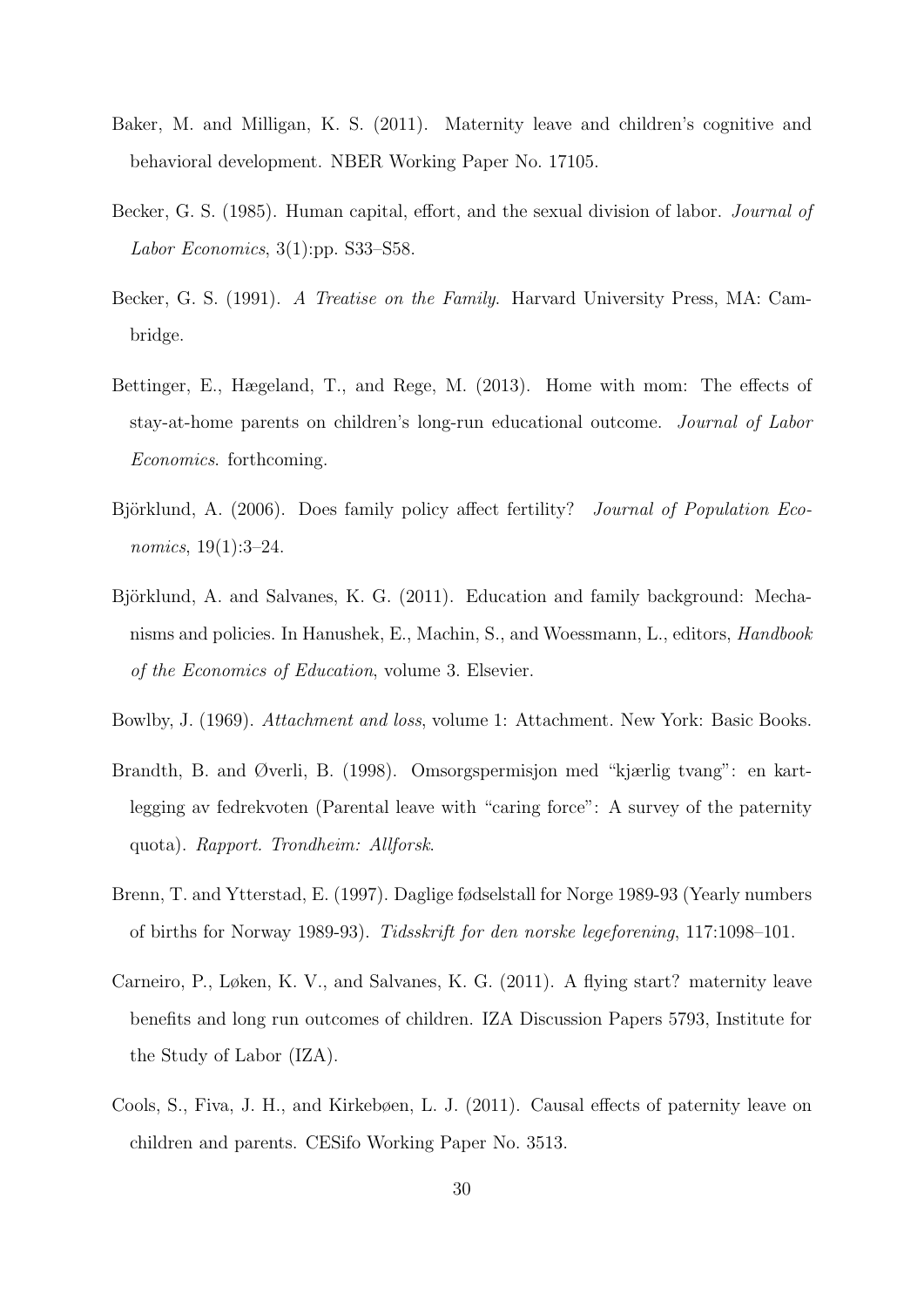- Cunha, F. and Heckman, J. (2007). The technology of skill formation. American Economic Review, 97(2):31–47.
- Dahl, G. B., Løken, K. V., and Mogstad, M. (2012). Peer effects in program participation. Working Paper 18198, National Bureau of Economic Research.
- Deming, D. (2009). Early childhood intervention and life-cycle skill development: Evidence from head start. American Economic Journal: Applied Economics, 1(3):111–34.
- Drange, N. and Telle, K. (2010). The effect of preschool on the school performance of children from immigrant families. results from an introduction of free preschool in two districts in oslo. Statistics Norway Discussion Paper No. 631.
- Dustmann, C. and Schönberg, U. (2012). Expansions in maternity leave coverage and children's long-term outcomes. American Economic Journal: Applied Economics, 4(3):190–224.
- Ekberg, J., Eriksson, R., and Friebel, G. (2013). Parental leave a policy evaluation of the swedish "daddy-month" reform. Journal of Public Economics,  $97(0)$ :131 – 143.
- Gans, J. S. and Leigh, A. (2009). Born on the first of july: An (un)natural experiment in birth timing. *Journal of Public Economics*,  $93(1-2)$ :246 – 263.
- Grytten, J., Skau, I., and Sørensen, R. (2013). Do mothers decide? the impact of preferences in healthcare. Journal of Human Resources, 48(1):142–168.
- Hægeland, T., Raaum, O., and Salvanes, K. G. (2012). Pennies from heaven? using exogenous tax variation to identify effects of school resources on pupil achievement. Economics of Education Review, 31(5):601–614.
- Kling, J. R., Liebman, J. B., and Katz, L. F. (2007). Experimental analysis of neighborhood effects. *Econometrica*, 75(1):83–119.
- Kotsadam, A. and Finseraas, H. (2011). The state intervenes in the battle of the sexes: Causal effects of paternity leave. Social Science Research, 40(6):1611 – 1622.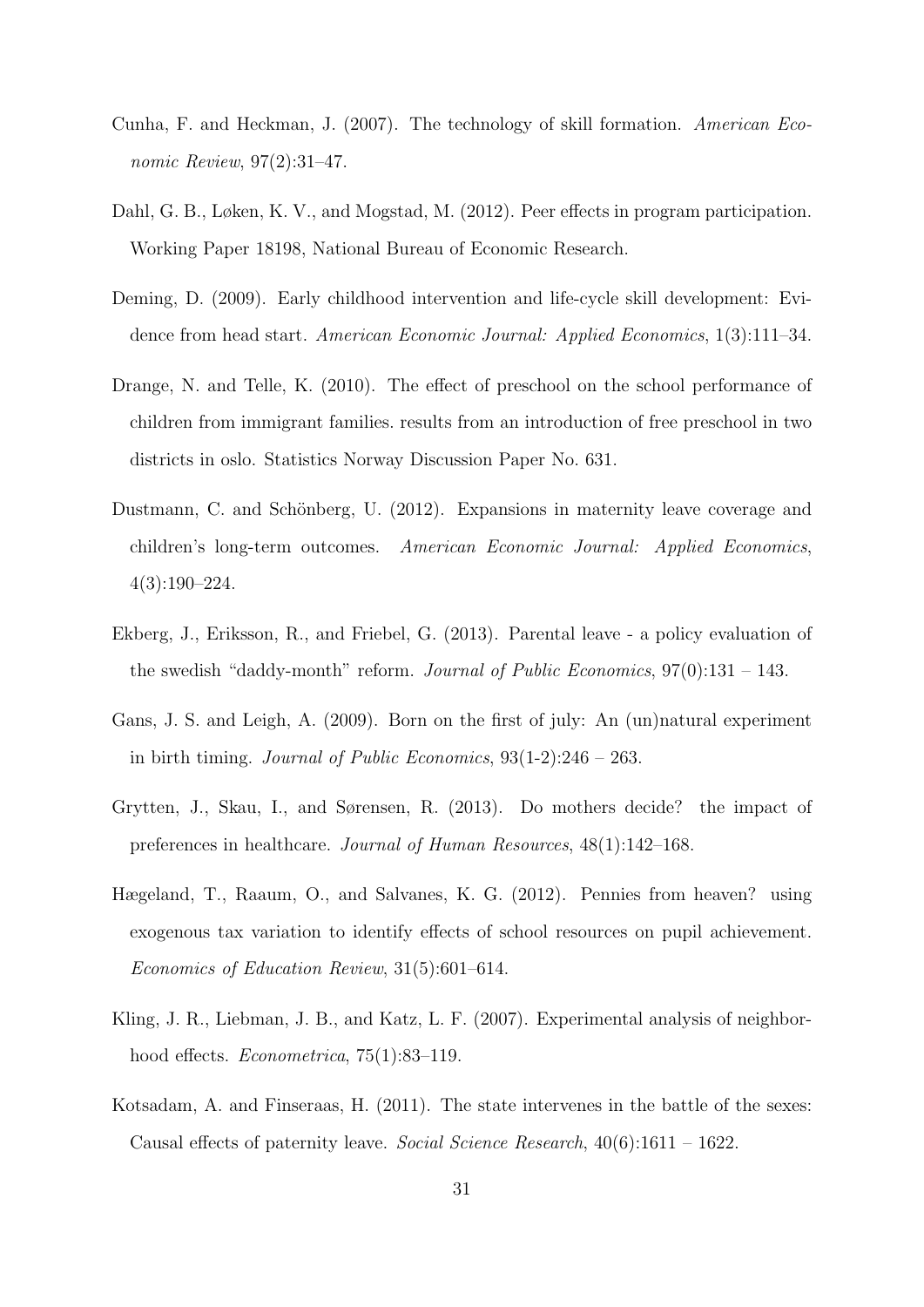- Kotsadam, A. and Finseraas, H. (2013). Causal effects of parental leave on adolescents' household work. Social Forces. forthcoming.
- Lalive, R. and Zweimüller, J. (2009). How does parental leave affect fertility and return to work? evidence from two natural experiments. Quarterly Journal of Economics, 124(3):1363–1402.
- Liu, Q. and Skans, O. N. (2010). The duration of paid parental leave and children's scholastic performance. The B.E. Journal of Economic Analysis and Policy, 10(1).
- Rasmussen, A. W. (2010). Increasing the length of parents' birth-related leave: The effect on children's long-term educational outcomes. Labour Economics, 17(1):91–100.
- Rege, M. and Solli, I. (2013). The impact of paternity leave on fathers' future earnings. Demography. forthcoming.
- Strøm, B. (2004). Student achievement and birthday effects. Unpublished manuscript, Norwegian University of Science and Technology.